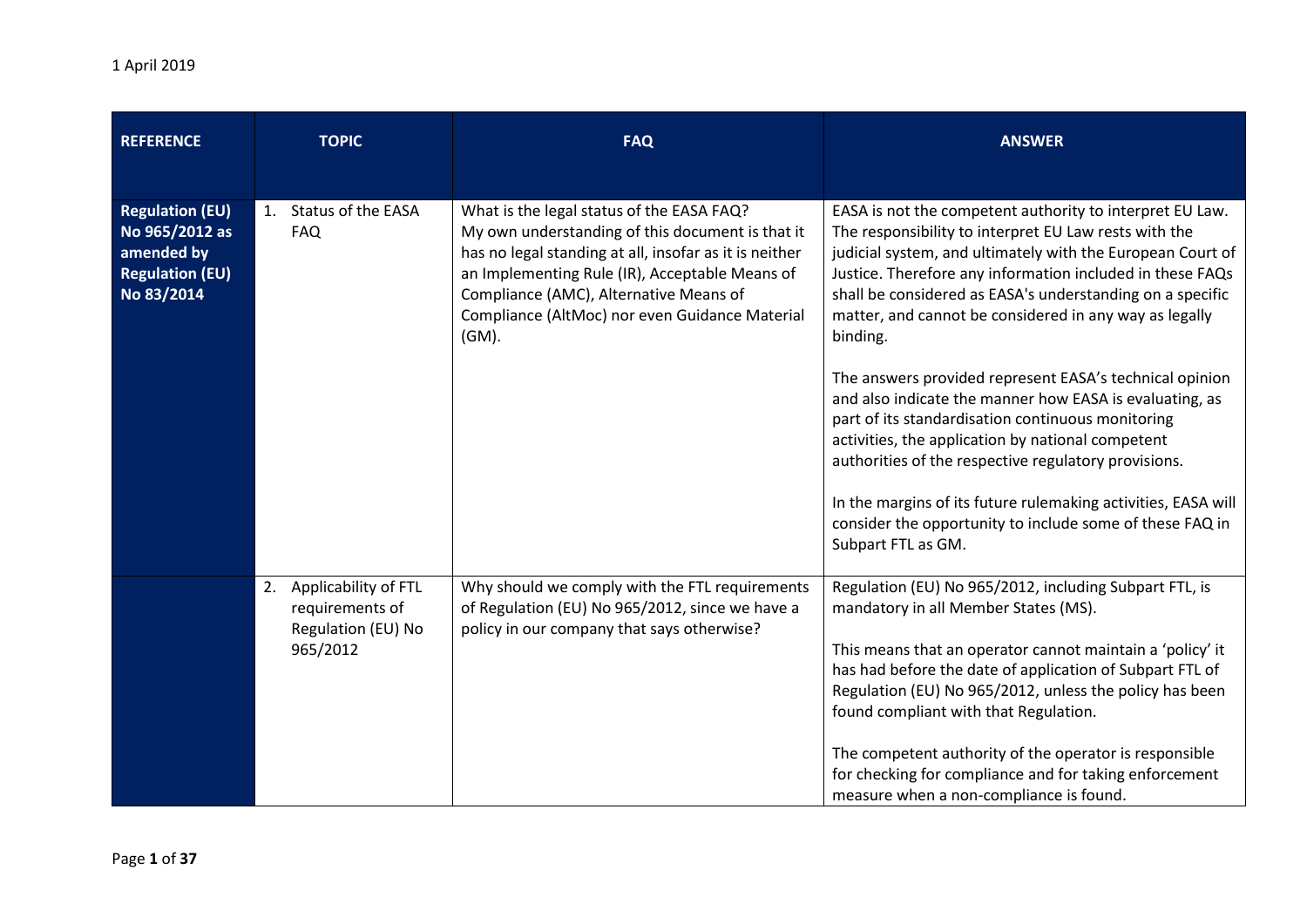|                                    |    | 3. Applicability of<br>Regulation (EU) No<br>965/2012                         | What is the meaning of "applicable national flight<br>time limitation legislation" in Article 8 (4) of<br>Regulation 965/2012?                                | Article 8(4) of Regulation (EU) No 965/2012 stipulates that<br>specialised operators continue to comply with applicable<br>national flight time limitation legislation until EU<br>implementing rules are adopted and apply.<br>'Applicable national flight time limitation legislation' is<br>understood to mean the national law of the Member State<br>in which the operator has its principal place of business,<br>or, where the operator has no principal place of business,<br>the place where the operator is established or resides. |
|------------------------------------|----|-------------------------------------------------------------------------------|---------------------------------------------------------------------------------------------------------------------------------------------------------------|-----------------------------------------------------------------------------------------------------------------------------------------------------------------------------------------------------------------------------------------------------------------------------------------------------------------------------------------------------------------------------------------------------------------------------------------------------------------------------------------------------------------------------------------------|
|                                    | 4. | <b>Collective Labour</b><br>Agreements (CLA)<br>Regulation (EU) No<br>83/2014 | Our company has a Collective Labour Agreement<br>(CLA) and an approved IFTSS. Both contain rules<br>about FPD's, DP's and rostering. Which one is<br>leading? | Recital (4) of Regulation (EU) No 83/2014 stipulates that:<br>'The provisions of this Regulation do not preclude and<br>should be without prejudice to more protective national<br>social legislation and CLA concerning working conditions<br>and health and safety at work.'<br>This means that more protective measures concerning<br>FDP, DP and rostering, agreed under a CLA, are 'leading'.                                                                                                                                            |
| <b>ORO.FTL.100</b><br><b>Scope</b> | 5. | Applicability of<br>Subpart FTL<br>(see also ORO.AOC.125)                     | Does Subpart FTL apply in relation to non-revenue<br>flights (ferry flights)?                                                                                 | Any flight conducted by an AOC holder falls under Subpart<br>FTL with the exception of:<br>some non-revenue flights such as: non-commercial,<br>test, training, delivery, ferry and demonstration flights;<br>air taxi, single pilot and emergency medical services<br>operations by aeroplane; and<br>CAT operations by helicopter, including HEMS.<br>However, aircraft positioning conducted by an AOC holder,<br>immediately before or after a CAT sector counts as FDP<br>and sector.                                                    |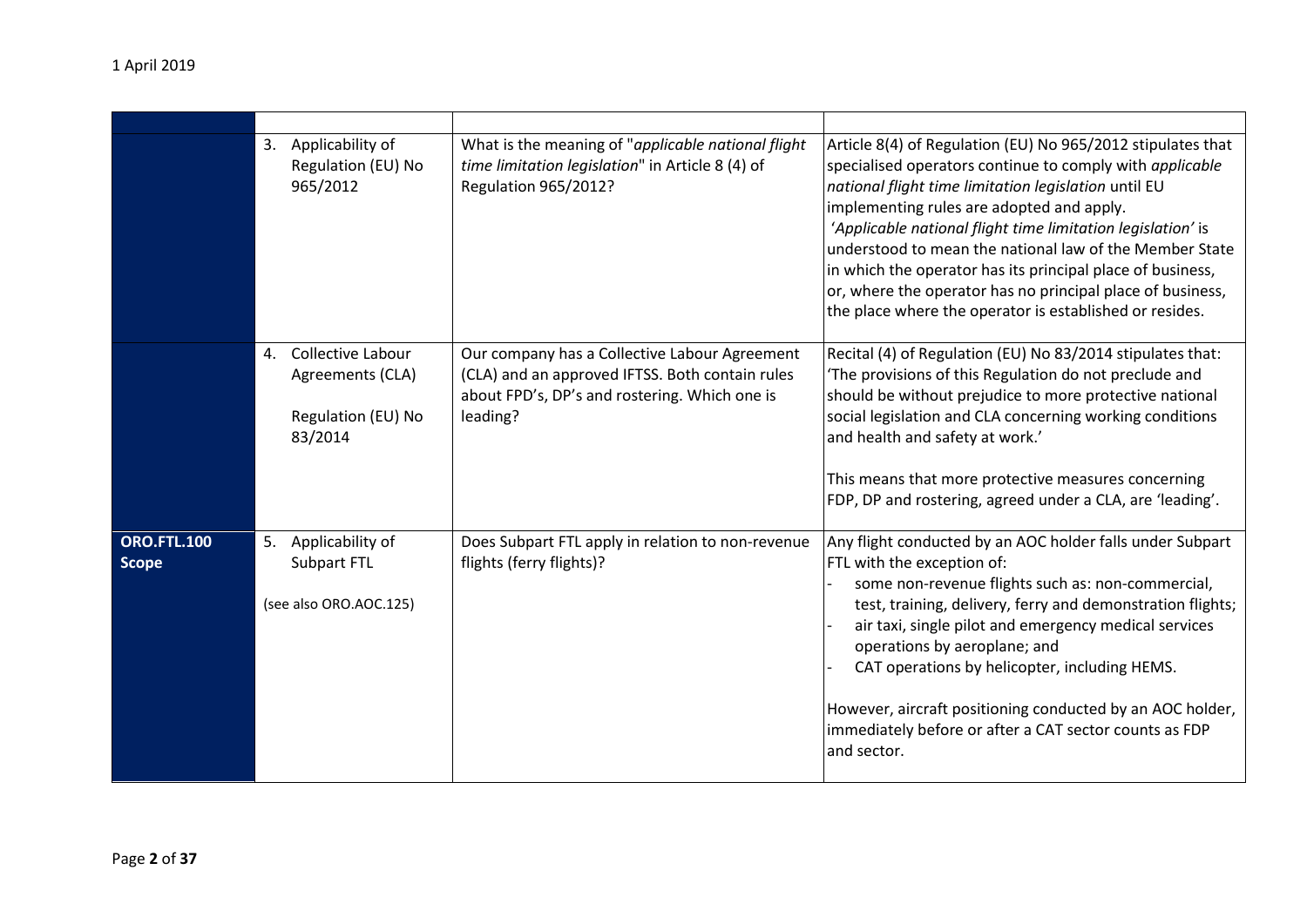| <b>ORO.FTL.105</b> | 6. | Acclimatisation | How should we determine the state of crew    | Acclimatised crew members                                      |
|--------------------|----|-----------------|----------------------------------------------|----------------------------------------------------------------|
| <b>Definitions</b> |    | ORO.FTL.105(1)  | member acclimatisation in complex rotations? | A crew member is considered to be acclimatised to the          |
|                    |    |                 |                                              | time zone of the reference time for the first 48 hours.        |
|                    |    |                 |                                              |                                                                |
|                    |    |                 |                                              | In the following example there are 4 departure places: A,      |
|                    |    |                 |                                              | B, C and D and the crew member is in a known state of          |
|                    |    |                 |                                              | acclimatisation all the time.                                  |
|                    |    |                 |                                              |                                                                |
|                    |    |                 |                                              | between A and B there is a 2-hour time difference<br>$\bullet$ |
|                    |    |                 |                                              | between A and $C - a$ 4 hour-time difference                   |
|                    |    |                 |                                              | between A and $D - a$ 6-hour time difference                   |
|                    |    |                 |                                              |                                                                |
|                    |    |                 |                                              | Day 1: The crew member starts acclimatised at A and            |
|                    |    |                 |                                              | finishes at B. The reference time is the local time at A,      |
|                    |    |                 |                                              | because the crew member is acclimatised at A and reports       |
|                    |    |                 |                                              | at A. The time difference between A and B is 2 hours. That     |
|                    |    |                 |                                              | means that after resting at B, the crew will be considered     |
|                    |    |                 |                                              | acclimatised at B.                                             |
|                    |    |                 |                                              |                                                                |
|                    |    |                 |                                              | Day 2: The crew member reports at B acclimatised to the        |
|                    |    |                 |                                              | local time at B for an FDP to C. At C the crew member has      |
|                    |    |                 |                                              | a rest period and becomes acclimatised to C. He/she has        |
|                    |    |                 |                                              | now covered 4-hour time difference, but in 2 days.             |
|                    |    |                 |                                              |                                                                |
|                    |    |                 |                                              | Day 3: The crew member reports at C acclimatised to the        |
|                    |    |                 |                                              | local time at C for an FDP to D. At D the crew member has      |
|                    |    |                 |                                              | a rest period and becomes acclimatised to D. He/she has        |
|                    |    |                 |                                              | now covered 6-hour time difference.                            |
|                    |    |                 |                                              |                                                                |
|                    |    |                 |                                              | Day 4: The crew member reports again considered to be          |
|                    |    |                 |                                              | acclimatised at D. The local time at D is the reference time.  |
|                    |    |                 |                                              | The FDP between D and A covers 6-hour time difference.         |
|                    |    |                 |                                              | Crossing 6-hour time difference in one day (one FDP)           |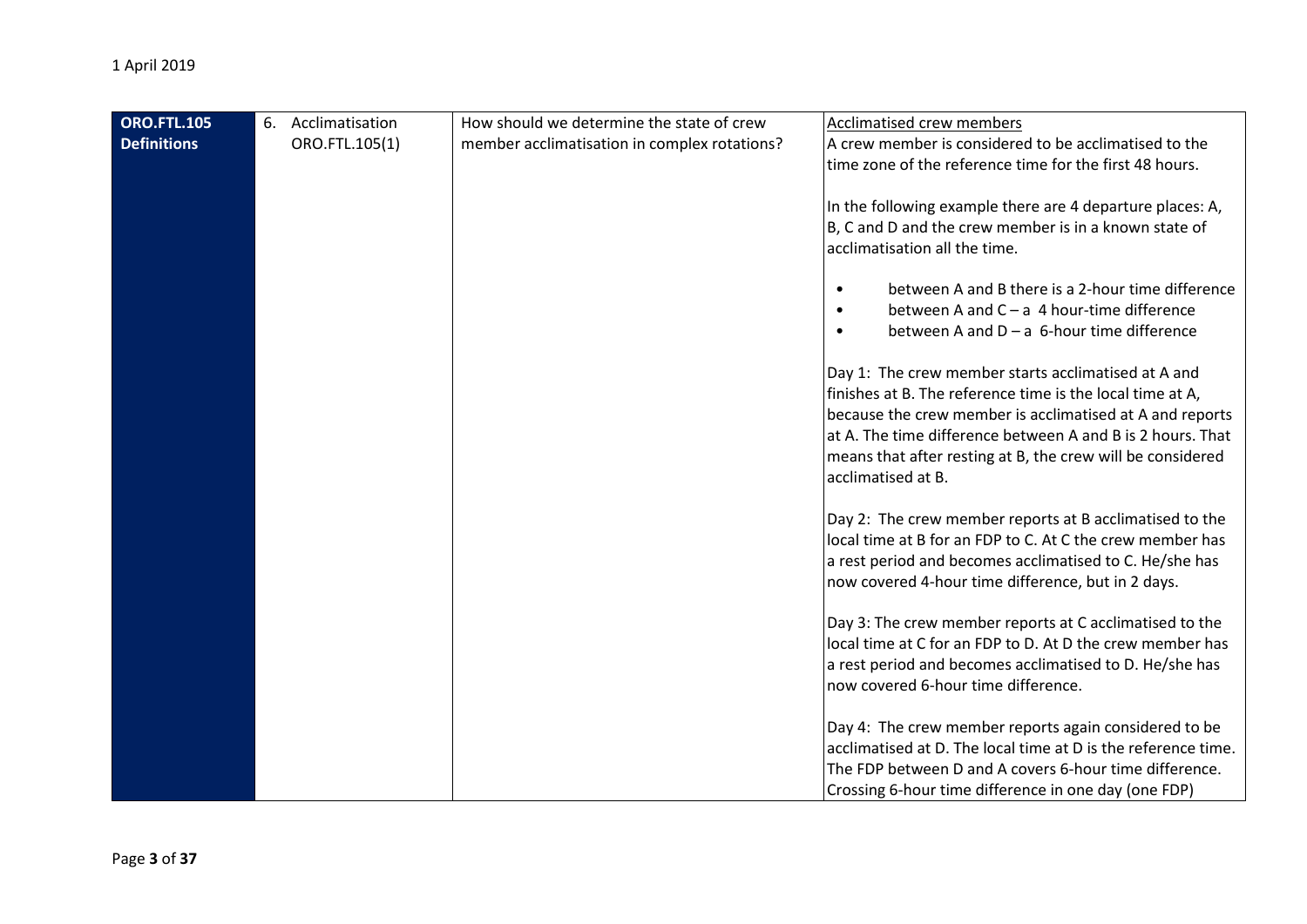|  | induces time zone de-synchronisation. If the rotation          |
|--|----------------------------------------------------------------|
|  | finishes at A, the rest requirements in CS FTL.1.235 (b)(3)(i) |
|  | are applicable.                                                |
|  |                                                                |
|  | Unknown state of acclimatisation                               |
|  | After the first 48 hours of the rotation have elapsed, the     |
|  | crew member is considered to be in an unknown state of         |
|  | acclimatisation.                                               |
|  |                                                                |
|  | The crew member only becomes acclimatised to the               |
|  | destination time zone, if he/she remains in that               |
|  | destination time zone for the time established in the table    |
|  | in ORO.FTL.105 (1).                                            |
|  |                                                                |
|  | During that time the crew member may have the rest in          |
|  |                                                                |
|  | accordance with CS FTL.1.235(b)(3) and/or take other           |
|  | duties that end in different time zones than the first arrival |
|  | destination, until he/she becomes acclimatised in              |
|  | accordance with the values in the table in ORO.FTL.105(1).     |
|  | In the case of duties to different time zones, the state of    |
|  | acclimatisation should be determined in accordance with        |
|  | GM1 ORO.FTL.105(1)(d)(3).                                      |
|  |                                                                |
|  | Where the rotation continues with duties to/from               |
|  | subsequent destinations, the greatest time difference          |
|  | from the reference time should be used for the purpose of      |
|  | rest in accordance with CS FTL.1.235(b)(3)(i).                 |
|  |                                                                |
|  | Time elapsed since reporting (h) in the tables ORO.FTL.105     |
|  | $(1)$ and CS FTL.1.235 $(b)(3)(i)$ is the time that runs from  |
|  |                                                                |
|  | first reporting at home base to the reporting at destination   |
|  | and includes the FDP from home base to destination plus        |
|  | layover time.                                                  |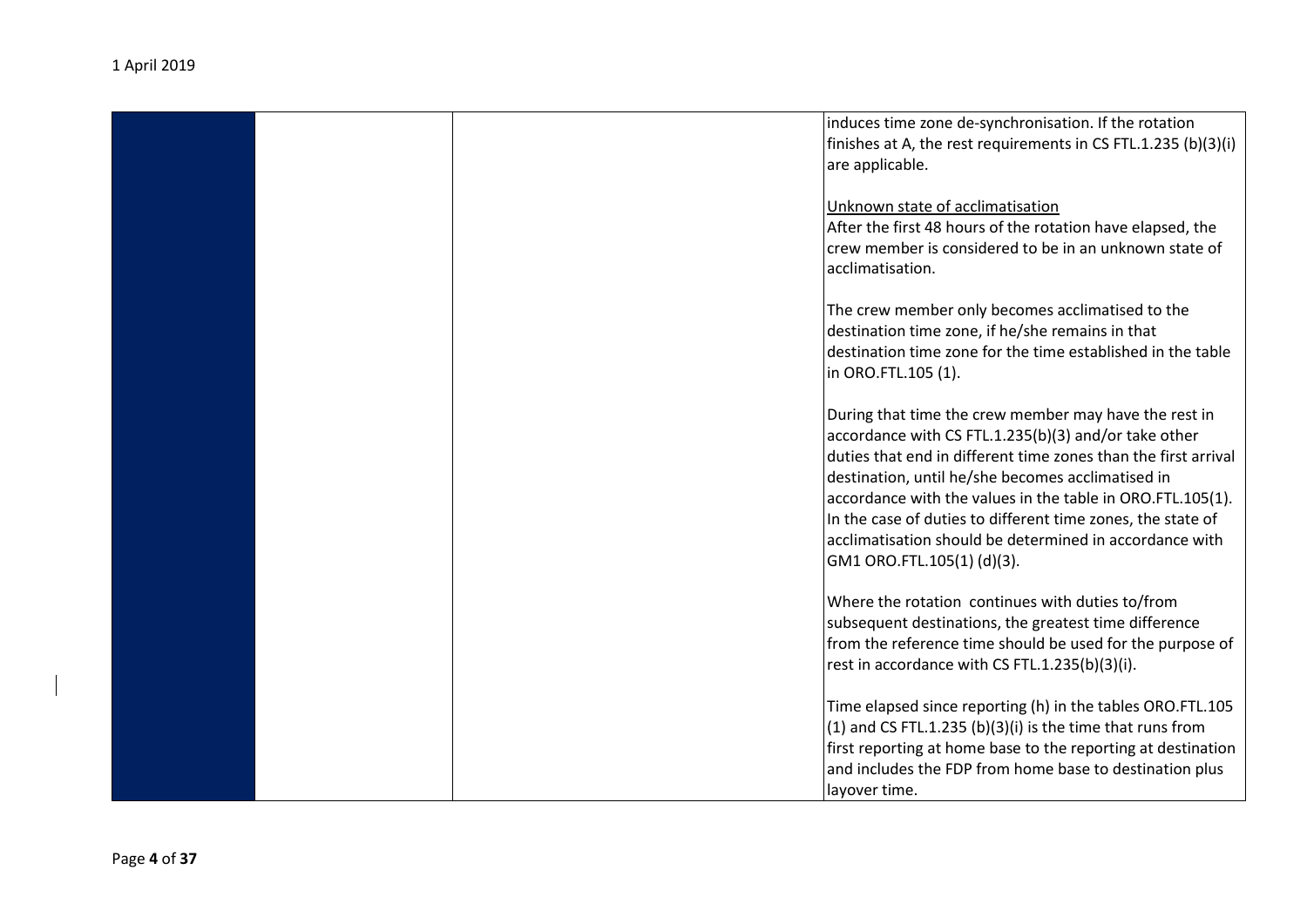|    | 7. Accommodation<br>ORO.FTL.105 (3)                                           | Can the airport crew lounge be considered as<br>"accommodation" for the purpose of standby or<br>split duty?<br>Can a hotel room for several crew members of the<br>same gender be considered as "accommodation"<br>for the purpose of standby and split duty? | As long as an airport crew lounge or a shared hotel room<br>fulfils all criteria of ORO.FTL.105 (3) it could be used as<br>accommodation.                                                                                                                                                                                                                                                                                                                                                                                                                                                                                                                                                                                                                                                          |
|----|-------------------------------------------------------------------------------|----------------------------------------------------------------------------------------------------------------------------------------------------------------------------------------------------------------------------------------------------------------|----------------------------------------------------------------------------------------------------------------------------------------------------------------------------------------------------------------------------------------------------------------------------------------------------------------------------------------------------------------------------------------------------------------------------------------------------------------------------------------------------------------------------------------------------------------------------------------------------------------------------------------------------------------------------------------------------------------------------------------------------------------------------------------------------|
| 8. | Disruptive schedule<br>ORO.FTL.105(8)                                         | Which criteria should be applied to determine a<br>duty as disruptive if there is a time zone difference<br>between the reporting point and the place where<br>the duty finishes?                                                                              | The criteria to be applied is the reference time e.g. the<br>local time (LT) where the crew member reported for duty.<br>Example with "Late type" of Disruptive schedule:<br>LT in $A = LT$ in $B + 1$ hour.<br>Day 1: The crew member starts the FDP acclimatised to A.<br>He/she reports at 15:00 (LT-A) and finishes FDP in B at<br>23:30 (LT-B). It is a 'Late finish' because he/she is<br>acclimatised to A, and FDP finishes at 00:30 (LT-A).<br>Rest in B. After resting in B, which is within two hours'<br>time difference from A, the crew member gets<br>acclimatised to B.<br>Day 2: The crew member reports in B at 15:00 (LT-B) and<br>finishes FDP in A at 00:30 (LT-A). It is not a late finish,<br>because he/she is acclimatised to B, and the FDP finishes<br>at 23:30 (LT-B). |
| 9. | Definition of duty and<br>duty period<br>ORO.FTL.105 (10)<br>ORO FTL 105 (11) | Must the time for self-preparation (e.g. preparing<br>for the checks associated with initial or recurrent<br>training) be entered in the schedule of the crew<br>members and recorded?                                                                         | The time needed for self-preparation, is not a duty and is<br>not recorded.                                                                                                                                                                                                                                                                                                                                                                                                                                                                                                                                                                                                                                                                                                                        |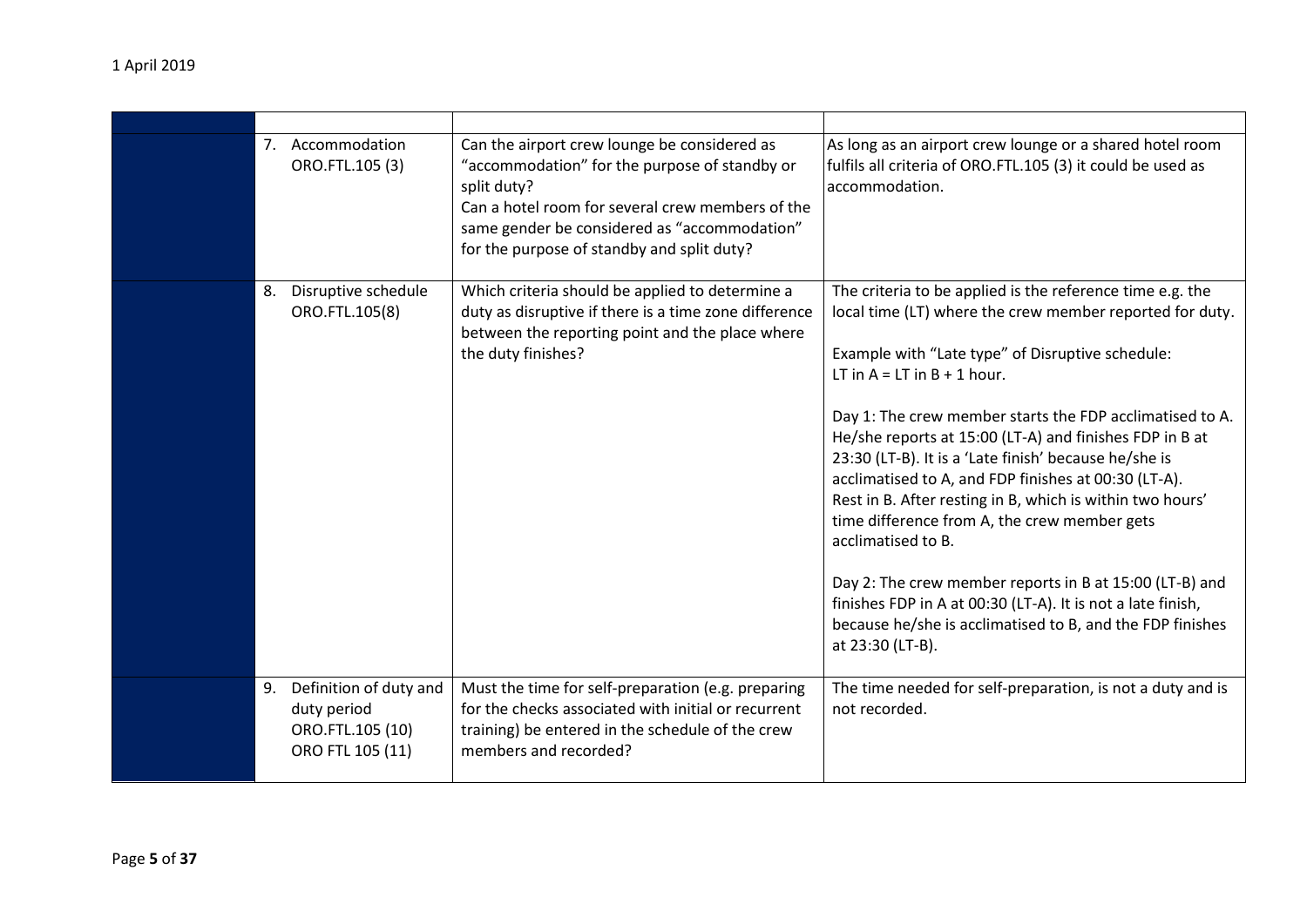| 10. Single day free of<br>duty<br>ORO FTL 105 (23) | A 'single day free of duty' consists of one day and<br>two local nights. Does the last day of several<br>consecutive days free of duty need to contain at<br>least one day and two nights? | Whenever one of the local days prescribed by Clause 9,<br>Directive No 2000/79/EC, is assigned as a single day, it<br>must contain two local nights. Whenever consecutive<br>local days are assigned, the last day may not contain a<br>local night. However, from a fatigue management<br>perspective, planning the last day to end at midnight,<br>reduces the restorative effect of that last day to a<br>minimum. Rising before midnight to report at 00:01 on<br>the last day could generate sleep debt.<br>The term 'single day free of duty' has been included in<br>Regulation No 965/2012 in order to enable the<br>implementation of Directive No 2000/79/EC, in particular<br>its Clause 9:<br>'Clause 9<br>Without prejudice to Clause 3, mobile staff in civil<br>aviation shall be given days free of all duty and<br>standby, which are notified in advance, as follows:<br>(a) at least seven local days in each calendar<br>month, which may include any rest periods<br>required by law; and<br>(b) at least 96 local days in each calendar year,<br>which may include any rest periods required by<br>law.'<br>Clause 9 above employs the term 'local day' i.e. a period<br>of 24 hours finishing at 00:00 LT. At the same time, a<br>'single day free of duty' is a period of one day, including<br>two local nights, that may finish between 06:00 and 08:00<br>LT, depending on the local night start and end times. |
|----------------------------------------------------|--------------------------------------------------------------------------------------------------------------------------------------------------------------------------------------------|--------------------------------------------------------------------------------------------------------------------------------------------------------------------------------------------------------------------------------------------------------------------------------------------------------------------------------------------------------------------------------------------------------------------------------------------------------------------------------------------------------------------------------------------------------------------------------------------------------------------------------------------------------------------------------------------------------------------------------------------------------------------------------------------------------------------------------------------------------------------------------------------------------------------------------------------------------------------------------------------------------------------------------------------------------------------------------------------------------------------------------------------------------------------------------------------------------------------------------------------------------------------------------------------------------------------------------------------------------------------------------------------------------------------------------------------|
|----------------------------------------------------|--------------------------------------------------------------------------------------------------------------------------------------------------------------------------------------------|--------------------------------------------------------------------------------------------------------------------------------------------------------------------------------------------------------------------------------------------------------------------------------------------------------------------------------------------------------------------------------------------------------------------------------------------------------------------------------------------------------------------------------------------------------------------------------------------------------------------------------------------------------------------------------------------------------------------------------------------------------------------------------------------------------------------------------------------------------------------------------------------------------------------------------------------------------------------------------------------------------------------------------------------------------------------------------------------------------------------------------------------------------------------------------------------------------------------------------------------------------------------------------------------------------------------------------------------------------------------------------------------------------------------------------------------|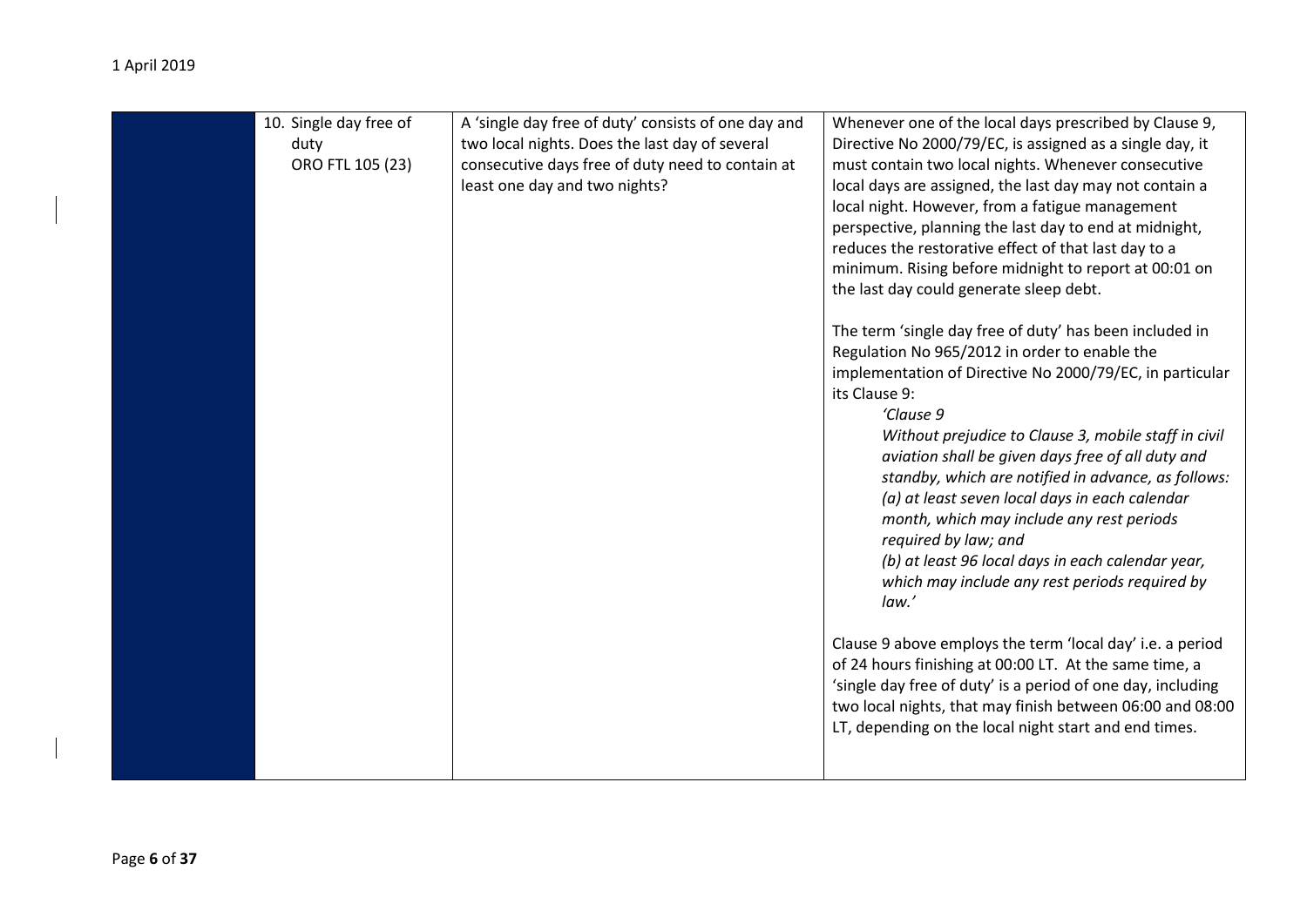|                                                           | 11. Sector<br>ORO.FTL.105 (24)<br>(see also ORO.FTL.205<br>(f)(6) | In an abnormal or emergency situation a take-off<br>might not be executed meaning that a sector was<br>not completed. Such situation is likely to increase<br>flight crew workload and fatigue. How could this<br>be mitigated? | In such cases, in order to mitigate the increased workload<br>and fatigue, the commander has the possibility to<br>exercise commander's discretion and decide on reducing<br>the maximum daily FDP or increasing the minimum rest<br>period.<br>ORO.FTL.205 (f)(6) requires operators to implement a<br>non-punitive process for the use of commander's<br>discretion.<br>Also, if as a result of such situation a flight crew member<br>feels unfit dues to fatigue, he/she may discontinue his<br>duties on the aircraft for the day.<br>Regulation (EU) No 376/2014 on the reporting, analysis<br>and follow-up of occurrences in civil aviation, requires the<br>ability for crew members to report fatigue. |
|-----------------------------------------------------------|-------------------------------------------------------------------|---------------------------------------------------------------------------------------------------------------------------------------------------------------------------------------------------------------------------------|------------------------------------------------------------------------------------------------------------------------------------------------------------------------------------------------------------------------------------------------------------------------------------------------------------------------------------------------------------------------------------------------------------------------------------------------------------------------------------------------------------------------------------------------------------------------------------------------------------------------------------------------------------------------------------------------------------------|
| <b>ORO.FTL.110</b><br><b>Operator</b><br>responsibilities | 12. Changes to a<br>published roster                              | Is it possible to make changes to a published<br>roster?                                                                                                                                                                        | Yes, provided that the changes do not breach the<br>limitations of the operator's Individual Flight Time<br>Specification Scheme (IFTSS).<br>All changes must be notified to the crew member before<br>the pre-flight rest period commences so that the crew<br>member is able to plan adequate rest as required by<br>ORO.FTL.110 (a).<br>In support of this requirement the minimum period of<br>time for notification of changes should be established by<br>the operator and available in the Operations manual.                                                                                                                                                                                             |
|                                                           | 13. Change of FDP after<br>reporting                              | Can a rostered FDP be changed (re-planned) after<br>crew members have reported?                                                                                                                                                 | Yes, provided that the changed FDP allows a crew<br>member to remain sufficiently free from fatigue in order<br>to operate at a satisfactory level of safety comparable to                                                                                                                                                                                                                                                                                                                                                                                                                                                                                                                                       |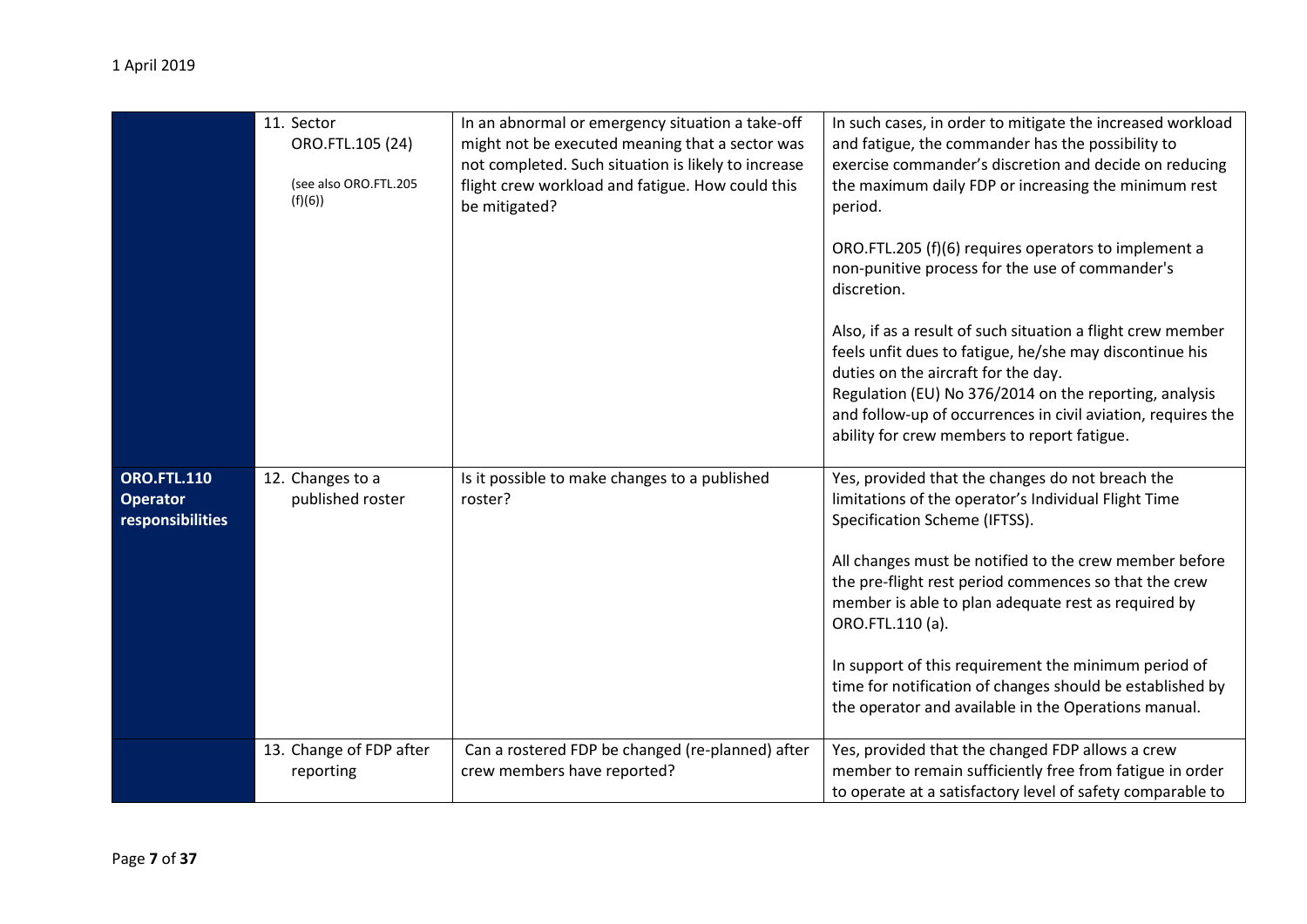|  | the one that would have been attained by the originally<br>rostered FDP.                                                                                                                                                                                                                                                                                                                                                                                                                                                                           |
|--|----------------------------------------------------------------------------------------------------------------------------------------------------------------------------------------------------------------------------------------------------------------------------------------------------------------------------------------------------------------------------------------------------------------------------------------------------------------------------------------------------------------------------------------------------|
|  | This means that for operators who do not implement a<br>predictive fatigue hazard identification the re-planning<br>can be done within the rostered daily FDP which<br>commenced at the time the crew members reported for<br>the original duty, taking into account the actual number<br>of sectors and crew configuration. Operators who<br>implement predictive fatigue hazard identification should<br>use those tools for the re-planning taking into account the<br>FDP duration, number of sectors and crew configuration,<br>cumulatively. |
|  | An operator is expected to roster 'buffer periods' or use<br>standby crew or otherwise anticipate operational<br>disruptions on the day of operation. In some situations<br>there may be no other way than to re-plan a rostered<br>duty period. In any case however, the operator should<br>establish their own procedure for managing on-the-day<br>disruptions, including re-planning of rostered duties, in<br>the OM-A.                                                                                                                       |
|  | Roster changes should be monitored by the operator<br>through appropriate performance indicators for roster<br>robustness (see also FAQ #16). The indicators' values over<br>a scheduled seasonal period need to be available to the<br>aircrew and the competent authority.                                                                                                                                                                                                                                                                       |
|  | Situations referred to above do not fall under<br>ORO.FTL.205 (f) - (commander discretion) or (g) (delayed<br>reporting). Commander discretion may still be applied to                                                                                                                                                                                                                                                                                                                                                                             |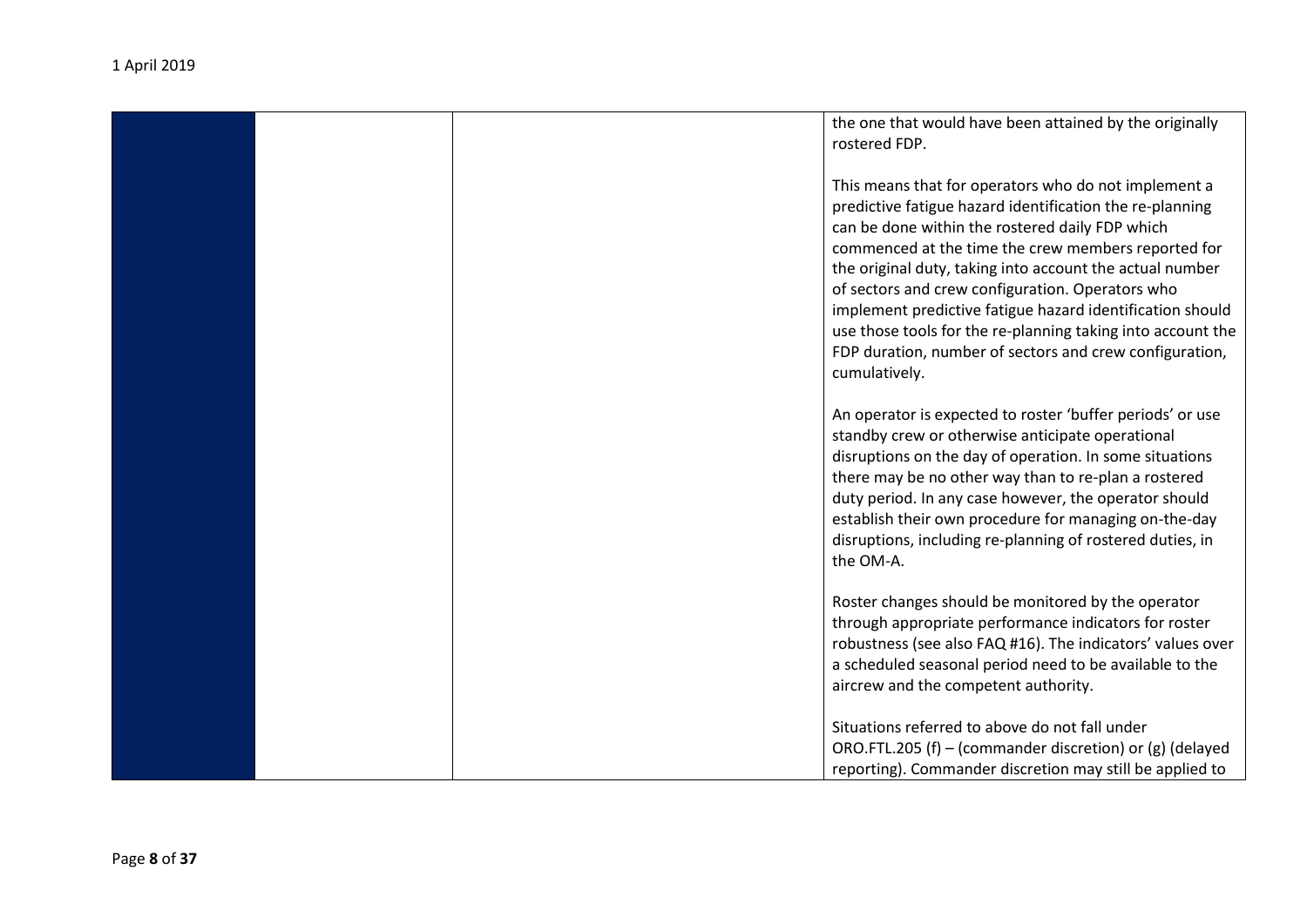|                                                                                |                                                                                                                         | a changed duty, should the conditions prescribed by<br>ORO.FTL.205 (f) apply.                                                                                                                                                                                                                                                                                                                                                                                                                                                                                                                                                                                                                                                                                  |
|--------------------------------------------------------------------------------|-------------------------------------------------------------------------------------------------------------------------|----------------------------------------------------------------------------------------------------------------------------------------------------------------------------------------------------------------------------------------------------------------------------------------------------------------------------------------------------------------------------------------------------------------------------------------------------------------------------------------------------------------------------------------------------------------------------------------------------------------------------------------------------------------------------------------------------------------------------------------------------------------|
| 14. Roster publication<br>(see also<br>AMC1 ORO.FTL.110(a) and<br>ORO.GEN.120) | Are airline operators allowed to publish monthly<br>rosters in less than 14 days in advance?                            | According to AMC1 ORO.FTL.110 (a), rosters should be<br>published 14 days in advance.<br>This requirement is an acceptable means of compliance<br>(AMC). The AMC is one example of how operators could<br>demonstrate compliance with this rule.<br>In accordance with ORO.GEN.120, an operator may use<br>an alternative means of compliance.<br>It is therefore possible to use an alternative means of<br>compliance (AltMoc) for the publication of rosters,<br>provided the operator has demonstrated that the<br>requirements of ORO.FTL.110 (a) are met.<br>An alternative means of compliance requires prior<br>approval from the competent authority.<br>The competent authority must notify all approved<br>alternative means of compliance to EASA. |
| 15. Reporting times<br>ORO.FTL.110(c)<br>(see also ORO.FTL.205(c))             | Can the pre-flight reporting time for non-<br>augmented flight crew members reporting for the<br>same FDP be different? | No. The pre-flight reporting time for all non-augmented<br>flight crew members reporting for the same FDP is the<br>same.<br>The minimum reporting times, which have been defined<br>by the operator in the Operations manual for different<br>types of aircraft, operations and airport conditions, shall<br>always apply to all flight crew.                                                                                                                                                                                                                                                                                                                                                                                                                 |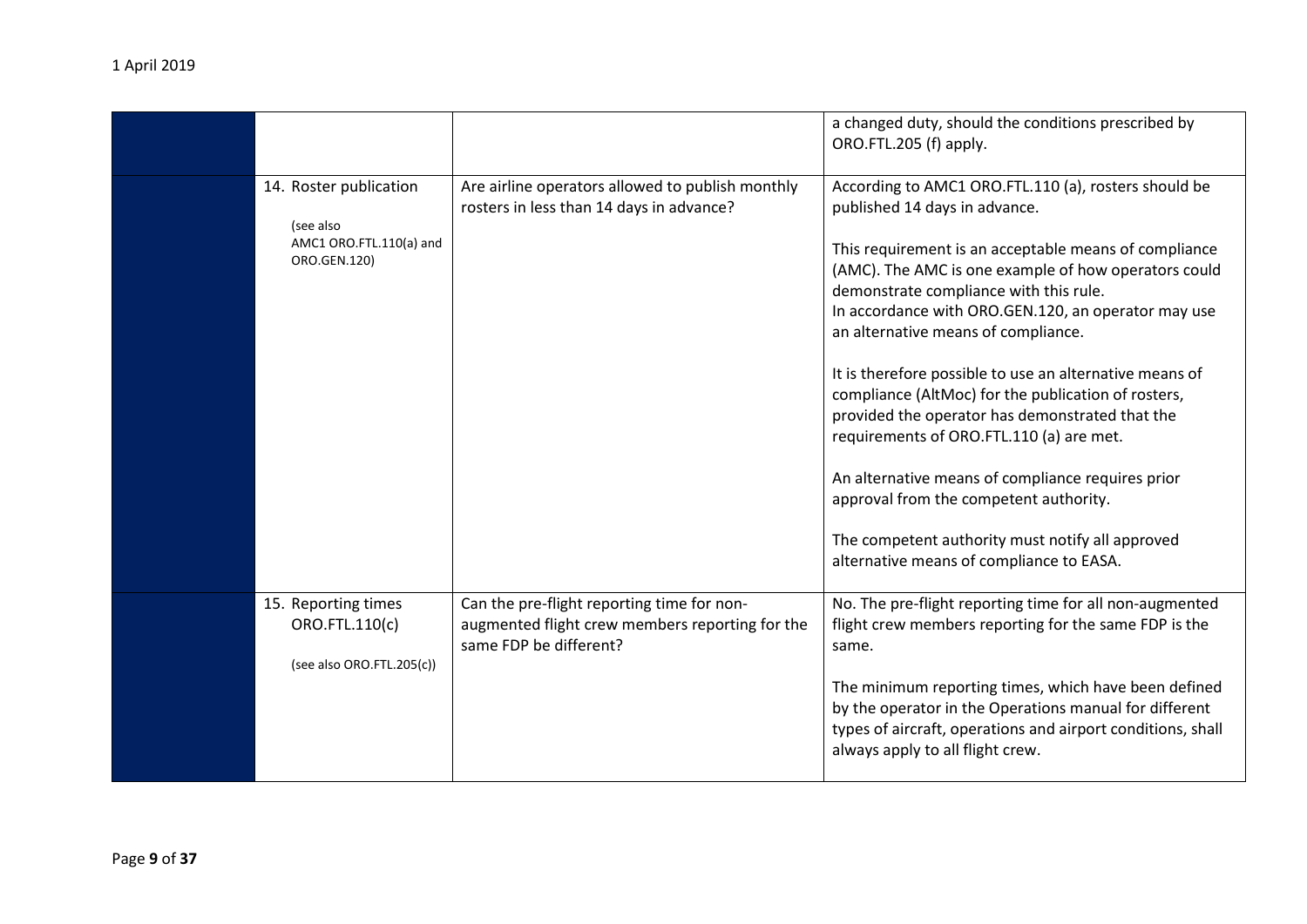|                                                 |                                                | Reporting time for the same FDP may be different<br>between flight crew and cabin crew in accordance with<br>ORO.FTL.205(c).                                                                                                                                   |
|-------------------------------------------------|------------------------------------------------|----------------------------------------------------------------------------------------------------------------------------------------------------------------------------------------------------------------------------------------------------------------|
| 16. Operational<br>robustness<br>ORO.FTL.110(j) | How should operational robustness be assessed? | The operator is required to have measures in place to<br>protect the integrity of schedules and of individual duty<br>patterns.                                                                                                                                |
|                                                 |                                                | The operator must monitor for exceedances to the<br>maximum flight duty periods and if the maximum flight<br>duty periods in a schedule are being exceeded more than<br>33% during a scheduled seasonal period, change a<br>schedule and/or crew arrangements. |
|                                                 |                                                | Operational robustness should be measured through<br>performance indicators to determine if the planning is<br>realistic and the rosters are stable.                                                                                                           |
|                                                 |                                                | The operator may measure the cases where a rostered<br>crew pairing for a duty period is achieved within the<br>planned duration of that duty period.                                                                                                          |
|                                                 |                                                | Performance indicators may also be established to<br>measure the following:                                                                                                                                                                                    |
|                                                 |                                                | difference between planned and actual flight hours;<br>difference between planned and actual duty hours;<br>$\bullet$<br>difference between planned and actual number of<br>days off;                                                                          |
|                                                 |                                                | number of unscheduled overnights;<br>number of roster changes per scheduled seasonal<br>period;<br>use of commander's discretion;                                                                                                                              |
|                                                 |                                                | changes of schedule carried out after published roster                                                                                                                                                                                                         |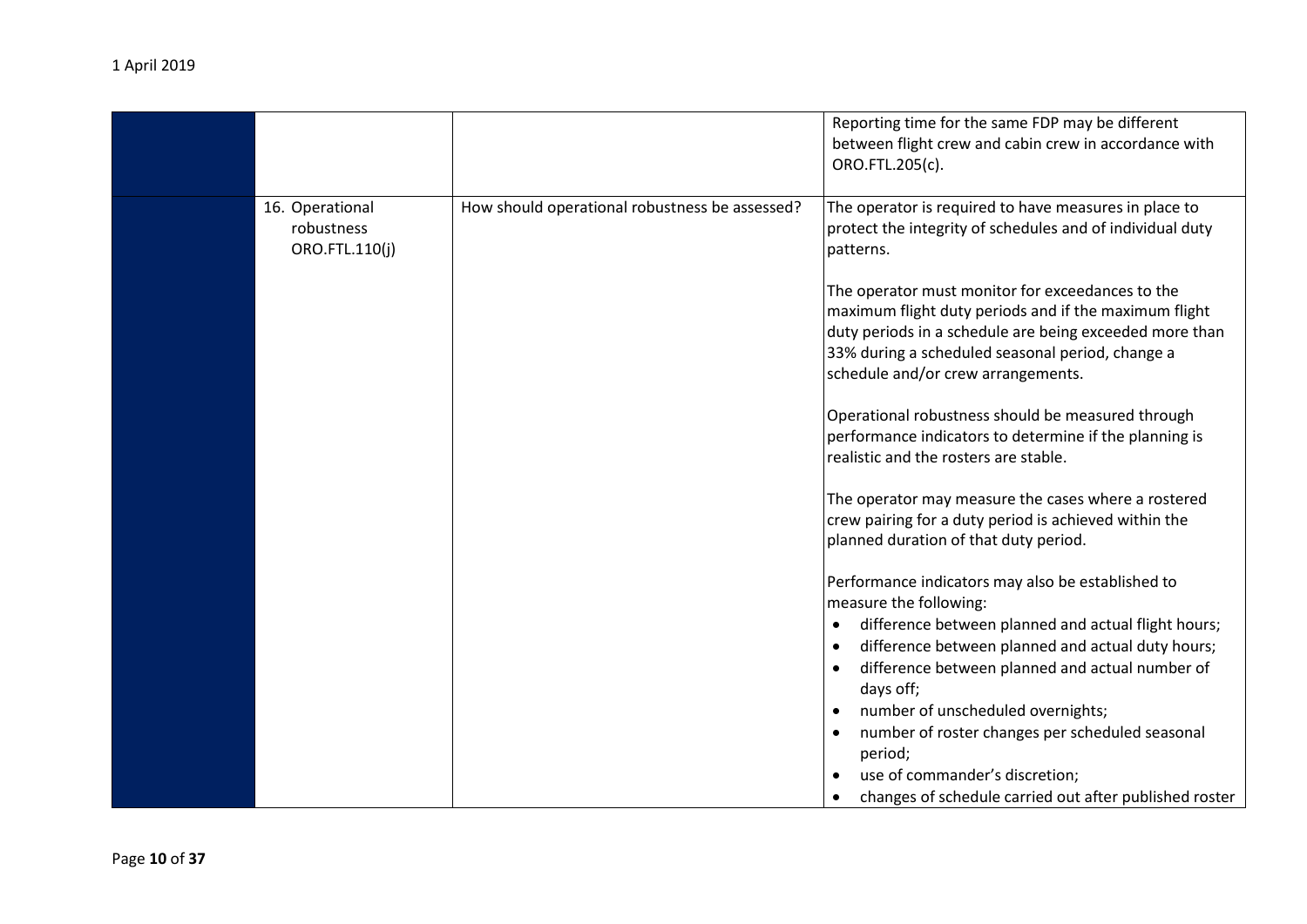|                                                                      |                                                                                      |                                                                                                                                                                                    | With regard to operator's responsibilities, in particular<br>operational robustness of rosters, we also recommend<br>guidance material to ORO.FTL.110 developed by UK CAA.                                                                                                                                                                                                                                                                             |
|----------------------------------------------------------------------|--------------------------------------------------------------------------------------|------------------------------------------------------------------------------------------------------------------------------------------------------------------------------------|--------------------------------------------------------------------------------------------------------------------------------------------------------------------------------------------------------------------------------------------------------------------------------------------------------------------------------------------------------------------------------------------------------------------------------------------------------|
| <b>ORO.FTL.115</b><br><b>Crew member</b><br>responsibilities         | 17. Flying activities<br>outside an AOC<br>(see also ORO.FC.100)                     | How will activities as an instructor or an examiner<br>performed by an operating crew member in their<br>free time be considered for the purpose of duty<br>time and rest periods? | The purpose of Subpart-FTL is to ensure that crew<br>members in commercial air transport operations are able<br>to operate with an adequate level of alertness. It does not<br>regulate the activities performed by crew members in<br>their free time.<br>Nonetheless, it is the responsibility of crew members to<br>make optimal use of the rest periods and to be properly<br>rested so they will not perform duties when unfit due to<br>fatigue. |
|                                                                      |                                                                                      |                                                                                                                                                                                    | A crew member in commercial air transport operations<br>may be required to report to the operator his/her<br>professional flying activities outside the commercial air<br>transport operation to allow the operator to discharge its<br>responsibilities (ORO.FTL.110) appropriately.<br>An operator should establish its policy with regard to crew<br>members conducting these kinds of activities.                                                  |
| <b>ORO.FTL.125</b><br><b>Flight time</b><br>specification<br>schemes | 18. Deviation from the<br>applicable CS<br>ORO.FTL.125 (c)<br>(see also ARO.OPS.235) | What does a deviation from the applicable CS<br>mean or derogation from an implementing rule?                                                                                      | The flight time specification schemes of an individual<br>operator (IFTSS) may differ from the applicable CS / IRs<br>under strict conditions.<br>The operator has a number of steps to follow before<br>implementing a deviation/derogation.                                                                                                                                                                                                          |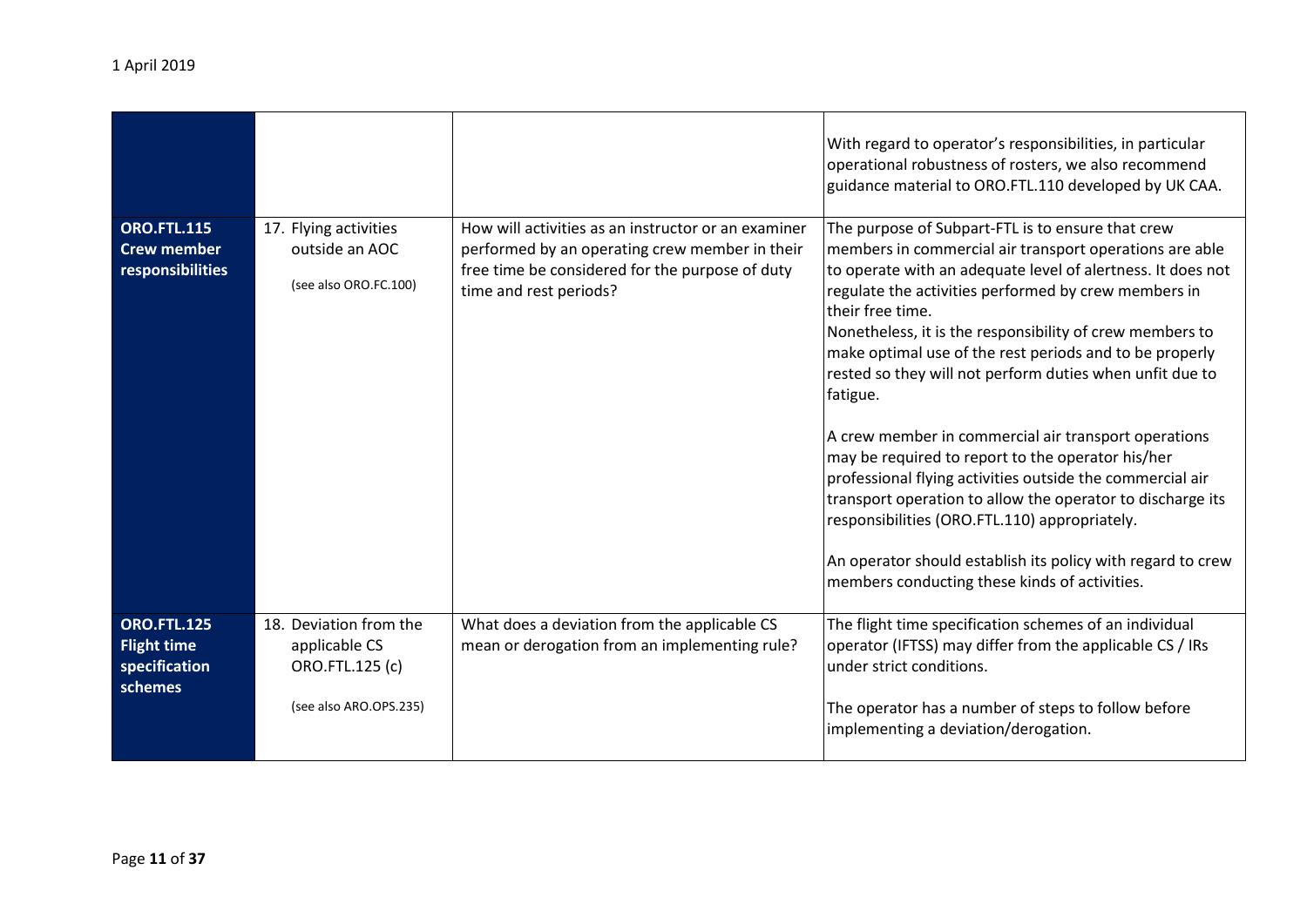|                    | 19. Flight time                                                                                                            | An air taxi operator has both an aeroplane with                                                                                                          | Additionally, the competent authority has a number of<br>steps to follow before approving a deviating/derogating<br>IFTSS.<br>All the steps are described in this Evaluation Form (link)<br>developed by EASA to facilitate NAAs and operators in this<br>process.<br>The operator implements Subpart ORO.FTL for its                                                                                                                                                                                                                                                                                                                          |
|--------------------|----------------------------------------------------------------------------------------------------------------------------|----------------------------------------------------------------------------------------------------------------------------------------------------------|------------------------------------------------------------------------------------------------------------------------------------------------------------------------------------------------------------------------------------------------------------------------------------------------------------------------------------------------------------------------------------------------------------------------------------------------------------------------------------------------------------------------------------------------------------------------------------------------------------------------------------------------|
|                    | specification scheme<br>for air taxi operations<br>(see also Articles 2 (6) and<br>8(2) of Regulation (EU) no<br>965/2012) | less than 19 seats and one aeroplane with more<br>than 20 seats. What FTL regulation shall the crew<br>who is flying both types follow?                  | operations with aeroplanes of 20 seats or more.<br>For air taxi operations with aeroplanes of 19 seats or less,<br>the operator complies with EU OPS, Subpart Q.<br>However, the aim of the requirements is to ensure that<br>crew members are able to operate at a satisfactory level of<br>alertness. Fatigue accrued during an operation in one fleet<br>might impact on the performance of a crew member when<br>conducting a following flight in the other fleet.<br>Therefore, from a fatigue management perspective, it<br>makes sense to apply a common FTL scheme under<br>Subpart ORO.FTL consistently to pilots in such operations. |
|                    | 20. Approval of Individual<br><b>Flight Time</b><br>Specification<br>Schemes (IFTSS)<br>(see also ARO.OPS.235)             | May a competent authority give ONE approval for<br>an individual flight specification scheme to be used<br>by three different operators with three AOCs? | No. Each operator needs its own approved individual flight<br>time specification scheme.                                                                                                                                                                                                                                                                                                                                                                                                                                                                                                                                                       |
| <b>ORO.FTL.205</b> | 21. Unknown state of<br>acclimatisation                                                                                    | If the crew member is in an unknown state of<br>acclimatisation, what is the reference time?                                                             | In that case, there is no reference time. For crew<br>members in an unknown state of acclimatisation Table 3                                                                                                                                                                                                                                                                                                                                                                                                                                                                                                                                   |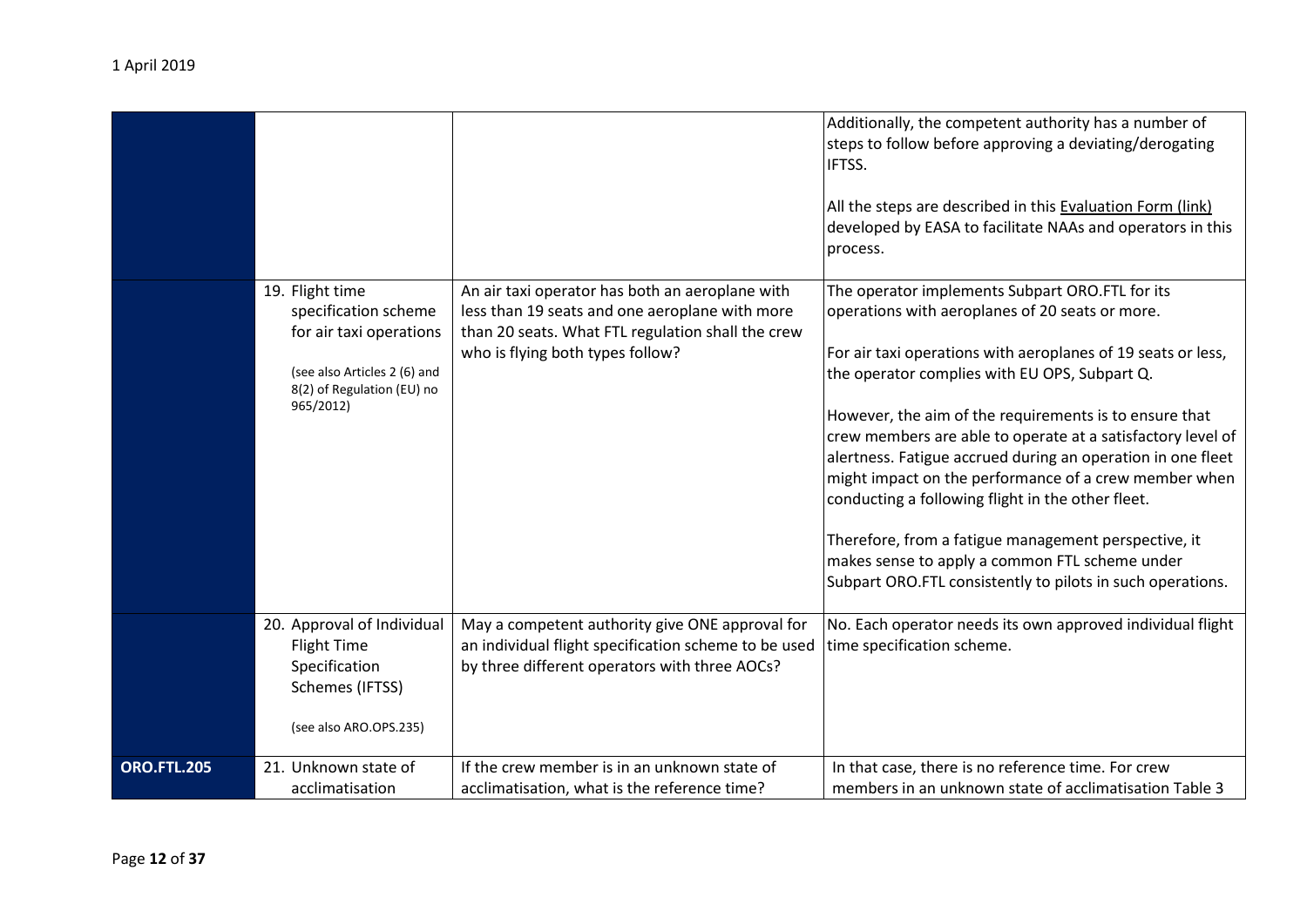| <b>Flight duty period</b><br>(FDP) | GM1<br>ORO.FTL.205(b)(1)                                                                                                                     |                                                                                                                                         | in ORO.FTL.205 (b)(2) or Table 4 <i>ibidem</i> applies. These<br>Tables do not contain any reference time.                                                                                                                                                                                                                                                                                                                                            |
|------------------------------------|----------------------------------------------------------------------------------------------------------------------------------------------|-----------------------------------------------------------------------------------------------------------------------------------------|-------------------------------------------------------------------------------------------------------------------------------------------------------------------------------------------------------------------------------------------------------------------------------------------------------------------------------------------------------------------------------------------------------------------------------------------------------|
|                                    | 22. Unknown state of<br>acclimatisation<br>ORO.FTL.205(b)(3)                                                                                 | What are the daily FDP limits when crew members<br>are in an unknown state of acclimatisation under<br>fatigue risk management (FRM)?   | Table 4 in ORO.FTL.205 (b)(3) establishes the limits of the<br>maximum daily FDP when crew members are in unknown<br>state of acclimatisation and the operator has<br>implemented FRM.<br>The maximum FDPs applied in an unknown state of<br>acclimatisation (up to the values in table 4) must be<br>supported by safety data for each route and pairing<br>The operator must establish a safety case criteria and<br>develop SPI's to monitor them. |
|                                    | 23. Mixing FDPs<br>extended without in-<br>flight rest and FDP's<br>extended due to in-<br>flight rest<br>ORO.FTL.205 (d)<br>ORO.FTL.205 (e) | Is it possible to roster two extended FDPs without<br>in-flight rest and one extended FDP with in-flight<br>rest in 7 consecutive days? | Yes. The limit of two extensions of up to 1 hour in 7<br>consecutive days specified in ORO.FTL.205 (d) (1) only<br>applies to the use of extensions without in-flight rest by<br>an individual crew member.                                                                                                                                                                                                                                           |
|                                    | 24. Planned FDP<br>extensions<br>ORO.FTL.205(d)                                                                                              | Must planned extensions be included in the<br>operator's roster?                                                                        | Published duty rosters may or may not include extended<br>FDPs.<br>However, FDPs extended in accordance with ORO.FTL.205<br>(d) must be planned and notified to crew members in<br>advance i.e. allowing each crew member to plan adequate<br>rest.<br>The time limit for notification of a planned extended FDP<br>to an individual crew member need to be established by                                                                            |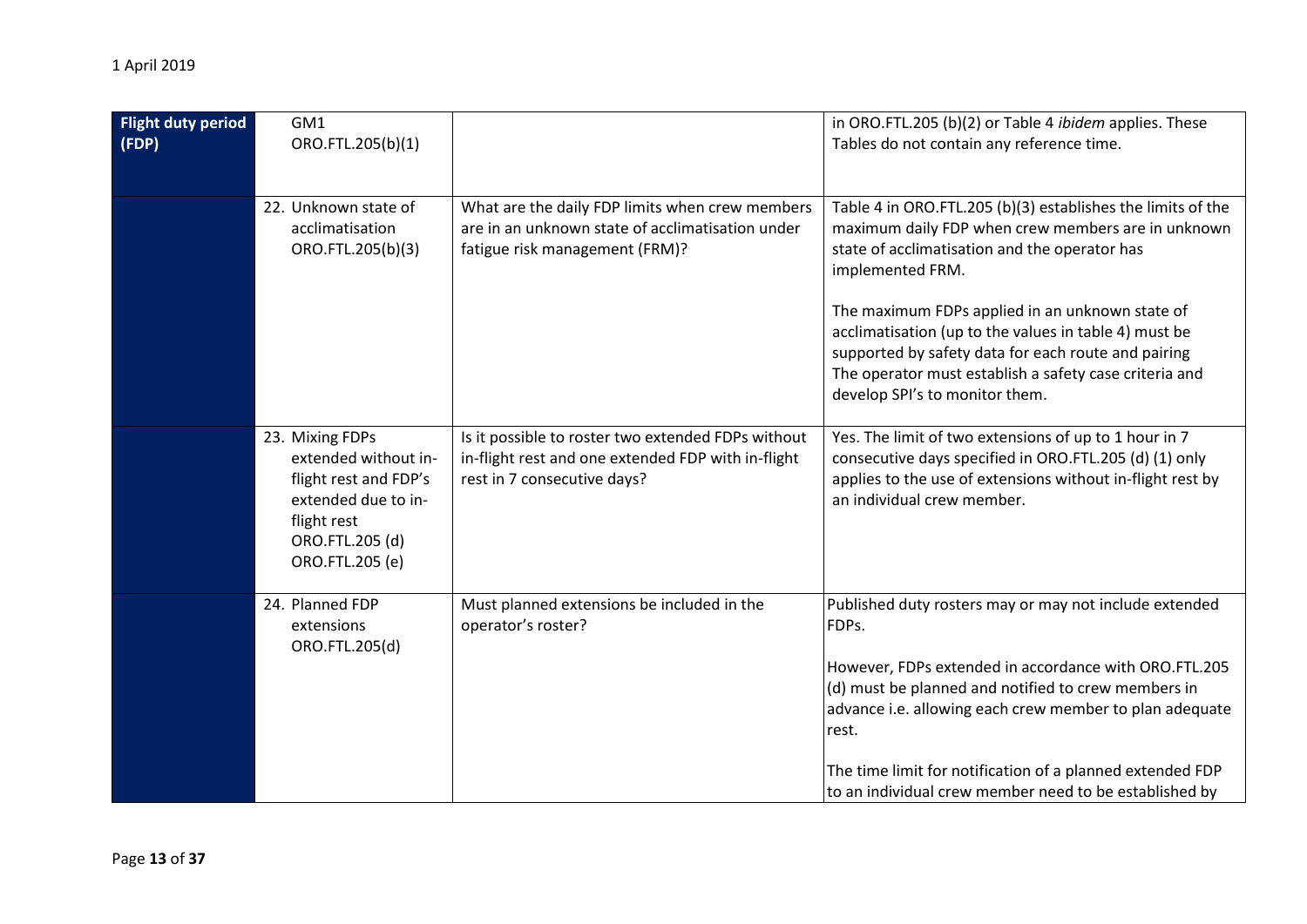|                                                                              |                                                                                                                                                                                                                                  | the operator in line with ORO.FTL.110 and specified in the<br>OM-A.                                                                                                                                                                                                                                                                                                                                                                                                                                                                                                                              |
|------------------------------------------------------------------------------|----------------------------------------------------------------------------------------------------------------------------------------------------------------------------------------------------------------------------------|--------------------------------------------------------------------------------------------------------------------------------------------------------------------------------------------------------------------------------------------------------------------------------------------------------------------------------------------------------------------------------------------------------------------------------------------------------------------------------------------------------------------------------------------------------------------------------------------------|
| 25. Planned FDP<br>extensions<br>ORO.FTL.205(d)<br>(see also ORO.FTL.105(1)) | Can a crew member acclimatised to the local time<br>of the departure time zone ('B' state), but not<br>acclimatised to the local time where he/she starts<br>the next duty ('D' state), be assigned a planned<br>extended flight | While it may be legal to roster an extended FDP (no in-<br>flight rest) to a crew member who is not acclimatised to<br>the local time where the actual duty starts, the actual<br>operational environment may be such that it would be<br>very fatiguing for a particular crew member to perform<br>that FDP.<br>Although operations on an extended FDP are possible<br>under ORO FTL.1.205(d), the operator still needs to<br>comply with the fatigue management obligations<br>stemming from ORO.FTL.110 and especially to ensure that<br>the crew members are sufficiently rested to operate. |
| 26. Commander's<br>discretion<br>ORO.FTL.205(f)                              | Do we need to use Commander's discretion if<br>actual FDP is going to last more than planned but<br>less than the maximum daily FDP allowed?                                                                                     | No. If the actual FDP is less than the maximum allowed,<br>commander's discretion is not needed.                                                                                                                                                                                                                                                                                                                                                                                                                                                                                                 |
| 27. Commander's<br>discretion<br>ORO.FTL.205(f)                              | When should commander's discretion be used?                                                                                                                                                                                      | Commander's discretion may be used to modify the limits<br>on the maximum daily FDP (basic or with extension due to<br>in-flight rest), duty and rest periods in the case of<br>unforeseen circumstances in flight operations beyond the<br>operator's control, which start at or after the reporting<br>time.                                                                                                                                                                                                                                                                                   |
|                                                                              |                                                                                                                                                                                                                                  | Considering the ICAO definition of 'unexpected<br>conditions', unforeseen circumstances in flight operations<br>for the purpose of ORO.FTL.205(f) are events that could<br>not reasonably have been predicted and accommodated,<br>such as adverse weather, equipment malfunction or air                                                                                                                                                                                                                                                                                                         |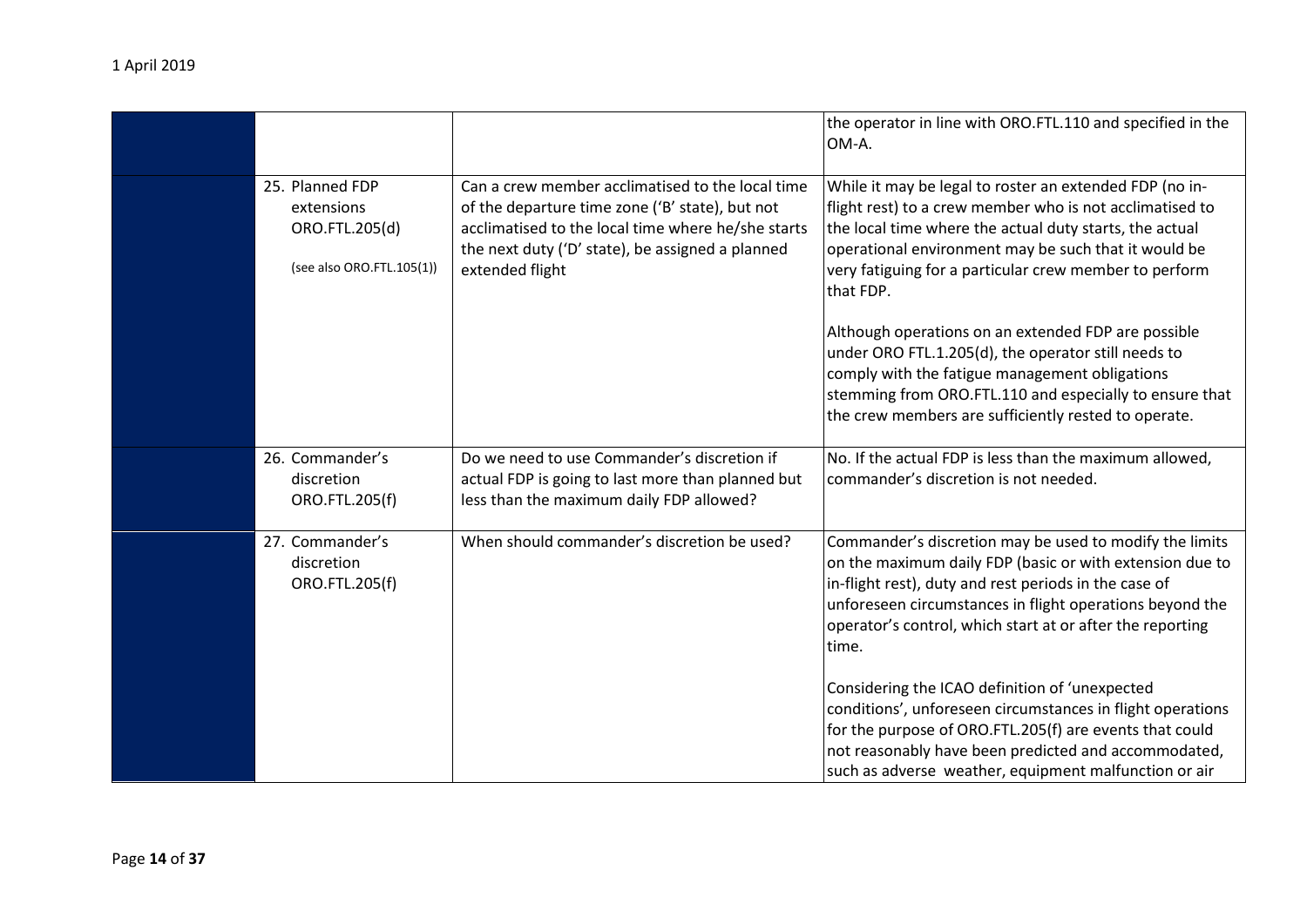|                    |                                                                               |                                                                                                                                                                                                                                           | traffic delay, which may result in necessary on-the-day<br>operational adjustments.<br>Commanders cannot be expected to exercise discretion<br>without an understanding of the events that constitute<br>unforeseen circumstances. It is therefore necessary that<br>they receive appropriate training on the use of<br>commander's discretion along with how to recognize the<br>symptoms of fatigue and to evaluate the risks associated<br>with their own mental and physical state and that of the<br>whole crew.<br>Operators should ensure that sufficient margins are<br>included in schedule design so that commanders are not<br>expected to exercise discretion as a matter of routine. |
|--------------------|-------------------------------------------------------------------------------|-------------------------------------------------------------------------------------------------------------------------------------------------------------------------------------------------------------------------------------------|---------------------------------------------------------------------------------------------------------------------------------------------------------------------------------------------------------------------------------------------------------------------------------------------------------------------------------------------------------------------------------------------------------------------------------------------------------------------------------------------------------------------------------------------------------------------------------------------------------------------------------------------------------------------------------------------------|
|                    | 28. Commander's<br>discretion<br>ORO.FTL.205(f)<br>(see also ORO.FTL.205 (d)) | 1. What is the maximum FDP extension allowed<br>under commander's discretion?<br>2. How would commander's discretion apply when<br>the FDP of a non-augmented crew has already<br>been extended in accordance with ORO.FTL.205<br>$(d)$ ? | 1. Up to 2 hours for two pilot crew and up to 3 hours for<br>augmented crew.<br>2. For a two pilot extended FDP operation, the use of<br>commander's discretion is always based on the maximum<br>daily FDP table ORO.FTL.205 (b) (1).<br>For example, when 1 hour has already been added to the<br>maximum daily FDP in accordance with ORO.FTL.205 (d),<br>then only 1 hour is left for commander's discretion.                                                                                                                                                                                                                                                                                 |
|                    | 29. Commander's<br>discretion<br>ORO.FTL.205(f)                               | Referring to commander's discretion, do I need to<br>consider the reporting time and number of<br>sectors?                                                                                                                                | Yes. The commander needs to consider the actual number<br>of sectors that the crew members will complete as this<br>may be different from the plan. This FDP calculation would<br>be based on the time the crew member actually reported.                                                                                                                                                                                                                                                                                                                                                                                                                                                         |
| <b>ORO.FTL.210</b> | 30. Conversion/line<br>checks                                                 | How should briefings and debriefings during<br>conversion/line checks be accounted for?                                                                                                                                                   | In accordance with the definition of duty, conversion/line<br>training is duty.                                                                                                                                                                                                                                                                                                                                                                                                                                                                                                                                                                                                                   |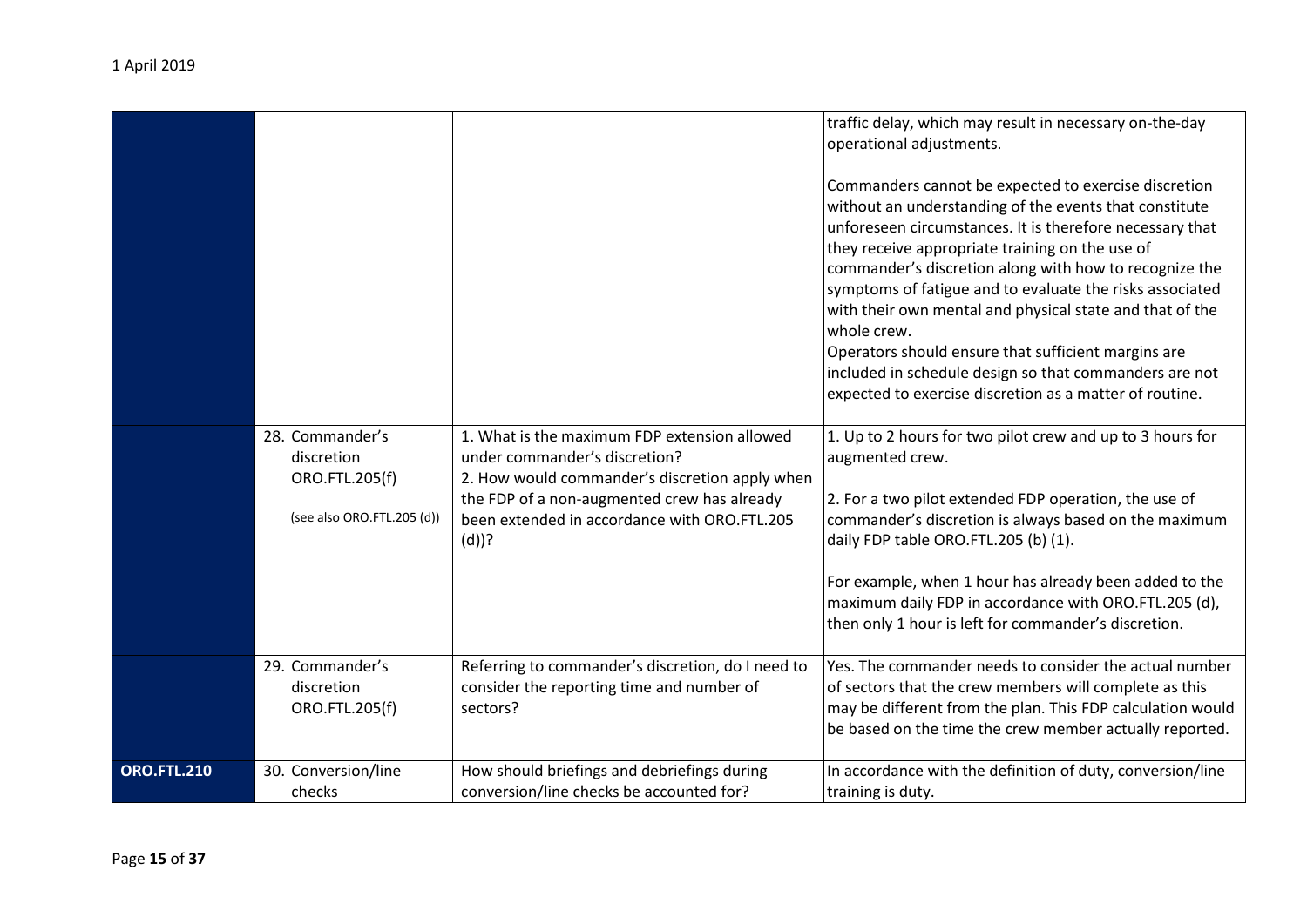| <b>Flight time and</b><br>duty periods   | Post flight duty<br><b>ORO.FTL.210</b>                                     |                                                                                                                                         | Any duty (including the briefing and debriefing for training<br>purposes) after reporting for a duty that includes a sector<br>or a series of sectors until the aircraft finally comes to rest<br>and the engines are shut down, at the end of the last<br>sector on which the crew member acts as an operating<br>crew member, is considered flight duty period.<br>Post flight duties, on the other hand (including debriefings<br>also for training purposes), are considered as duty period. |
|------------------------------------------|----------------------------------------------------------------------------|-----------------------------------------------------------------------------------------------------------------------------------------|--------------------------------------------------------------------------------------------------------------------------------------------------------------------------------------------------------------------------------------------------------------------------------------------------------------------------------------------------------------------------------------------------------------------------------------------------------------------------------------------------|
|                                          | 31. Post-flight duty<br>AMC1<br>ORO.FTL.210(c)                             | What should the operator do if the actual post<br>flight duty time is longer than the established time<br>in the OM?                    | The operator needs to implement a monitoring system to<br>ensure that the minimum time period for post-flight duties<br>is adequate since rest or shortened rest could potentially<br>impact fatigue.<br>The commander or a cabin crew member should inform<br>the operator where the post-flight duties have taken<br>longer than planned and this is then accounted for in duty<br>and rest periods.                                                                                           |
| <b>ORO.FTL.215</b><br><b>Positioning</b> | 32. Positioning for<br>purposes other than<br>operating<br>ORO.FTL.215 (b) | How should time spent to travel from the place of<br>rest or home base to a simulator (when outside<br>the base) be taken into account? | The time spent to travel from a place of rest or home base<br>to a simulator, at the request of the operator, counts as a<br>duty period.<br>Any transfer of a non-operating crew member from one<br>place to the other at the request of the operator is called<br>positioning and is counted as a duty period.<br>Travel from a crew member's private place of rest to the<br>reporting point at home base and vice versa, and local<br>transfers from a place of rest to the commencement of  |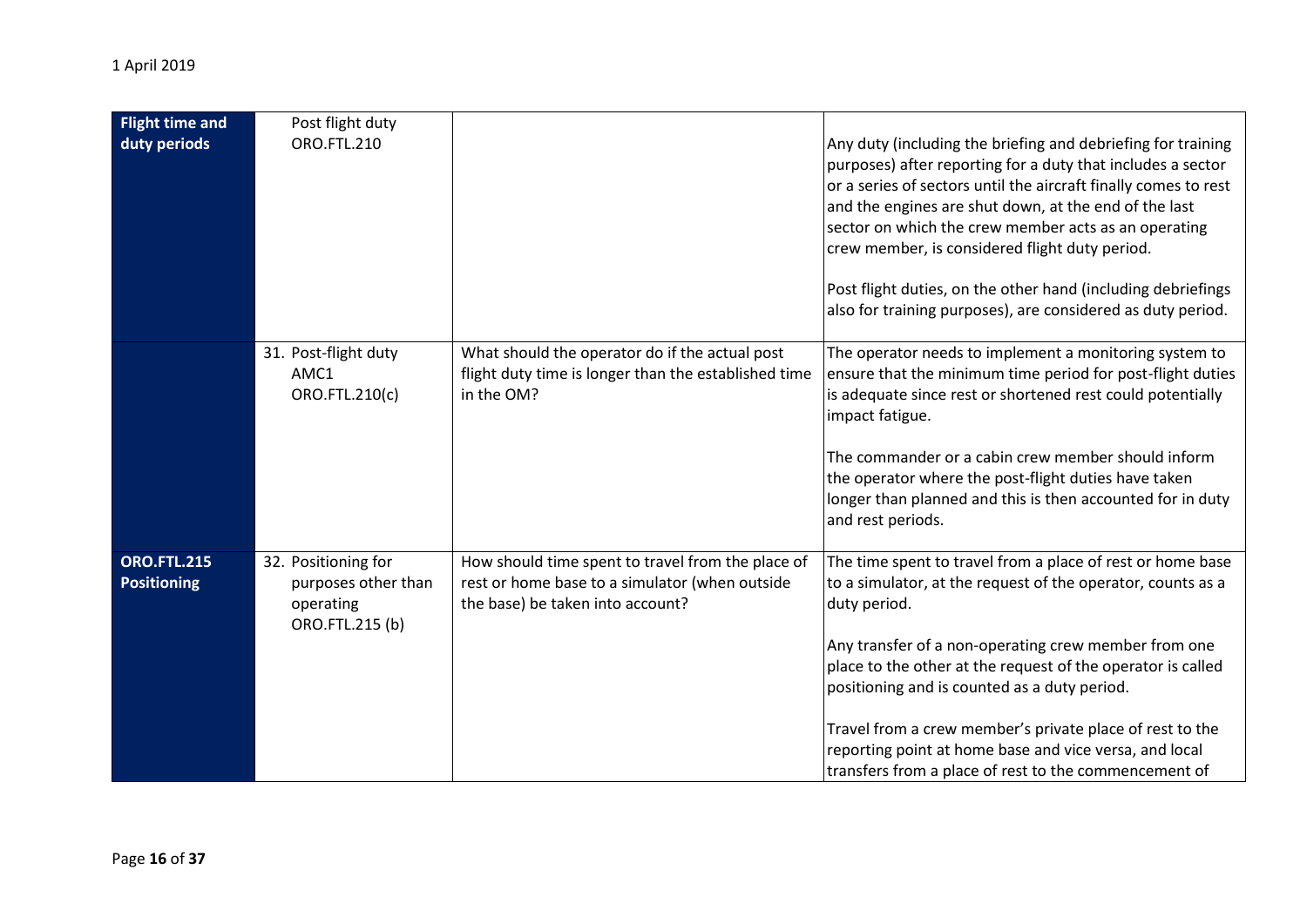|                                         |                                       |                                                                                                                            | duty and vice versa are travelling, but not positioning, and<br>so not counted as duty period.                                                                                                                                                                                                                                                                                                                                                                                                                                                                                                                                                                                                                                                                               |
|-----------------------------------------|---------------------------------------|----------------------------------------------------------------------------------------------------------------------------|------------------------------------------------------------------------------------------------------------------------------------------------------------------------------------------------------------------------------------------------------------------------------------------------------------------------------------------------------------------------------------------------------------------------------------------------------------------------------------------------------------------------------------------------------------------------------------------------------------------------------------------------------------------------------------------------------------------------------------------------------------------------------|
|                                         | 33. Positioning<br><b>ORO.FTL.215</b> | Does positioning begin when the crew member<br>arrives at the airport/train station or when the<br>aeroplane/train leaves? | Positioning begins after reporting at the designated<br>reporting point.<br>The operator should publish reporting times taking into<br>account the time necessary for completing the travelling<br>procedures depending on the mode of transportation (e.g.<br>registration of passengers and baggage, security checks,<br>etc.).<br>First example: Crewmember 1 is required to position from<br>A to B on the commercial flight of an airline other than the<br>airline which Crewmember 1 is flying for. This commercial<br>flight is departing at 10:00, but airport A is an international<br>airport and the time necessary for passenger and baggage<br>registration and security checks is 2h before departure<br>time. In this case, the positioning begins 2h before |
|                                         |                                       |                                                                                                                            | departure time.<br>Second example: Crewmember 2 is required to position<br>from A to B on a high speed train. This train is departing at<br>10:00 and the time necessary for passenger and baggage<br>registration and security checks is 15 minutes before<br>departure time. In this case, the positioning begins 15min<br>before departure time.                                                                                                                                                                                                                                                                                                                                                                                                                          |
|                                         | 34. Positioning<br><b>ORO.FTL.215</b> | Shall a positioning between active sectors count as<br>a sector for a pilot or cabin crew?                                 | No, any positioning within an FDP does not count for the<br>sector calculation of the FDP limit but counts towards the<br>FDP.                                                                                                                                                                                                                                                                                                                                                                                                                                                                                                                                                                                                                                               |
| <b>ORO.FTL.220</b><br><b>Split duty</b> | 35. Split duty<br><b>ORO.FTL. 220</b> | Is it possible to have more than one split duty<br>within one FDP?                                                         | No. ORO.FTL.220 provides for a break on the ground which<br>implies a single break on the ground, for the purpose of<br>extending the basic daily FDP.                                                                                                                                                                                                                                                                                                                                                                                                                                                                                                                                                                                                                       |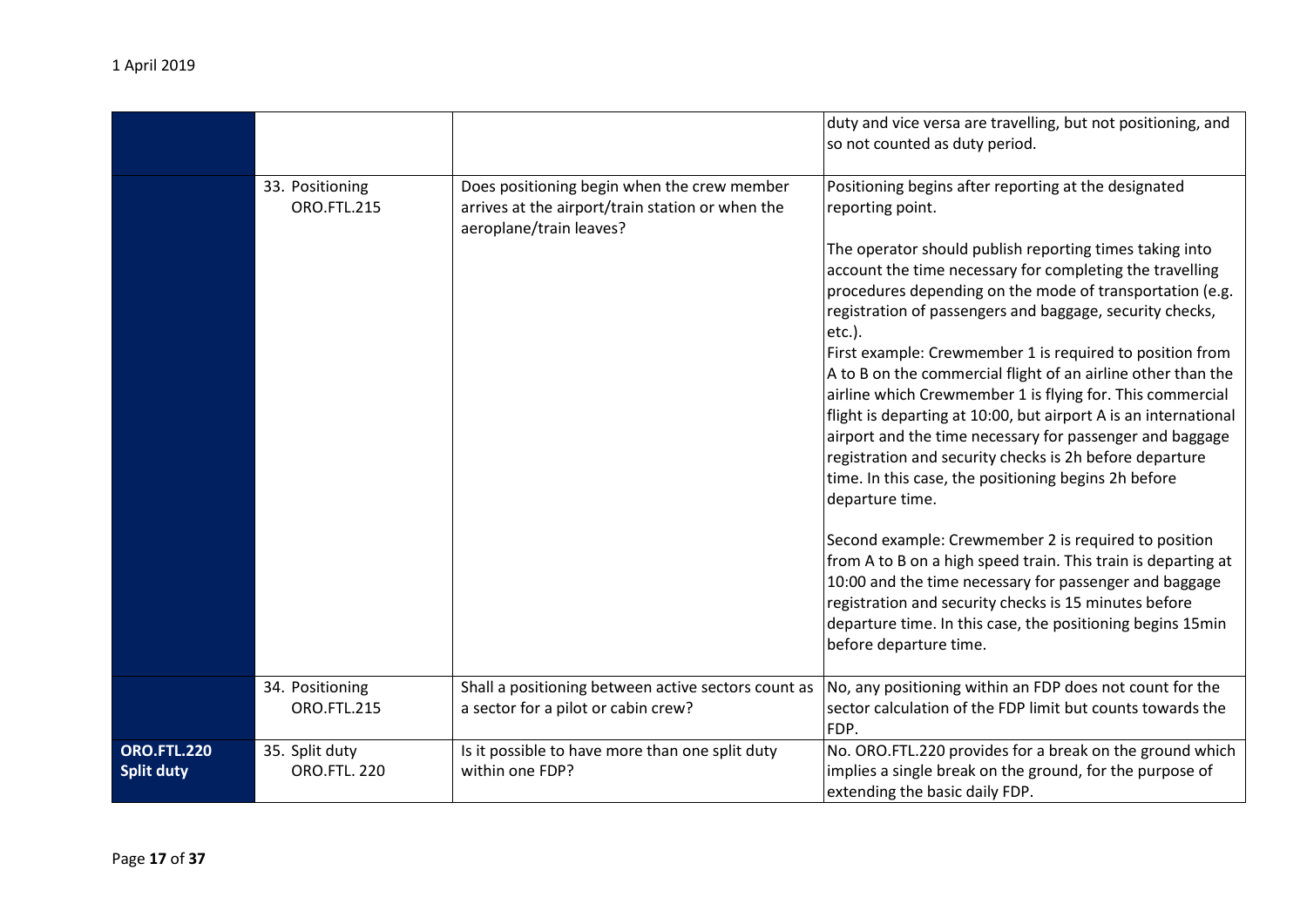|                                                                      |                                                                                     |                                                                                                                                                                                                                                                                     | If an operator wishes to schedule more than one break on<br>the ground within one FDP, for the purpose of extending<br>that FDP, it must apply for a derogation from<br>ORO.FTL.220.<br>Derogations must follow the procedure of Article 14(6) of<br>Regulation 216/2008. A final decision on a derogation<br>from the implementing rules is made by the European<br>Commission.                                                                                                                                     |
|----------------------------------------------------------------------|-------------------------------------------------------------------------------------|---------------------------------------------------------------------------------------------------------------------------------------------------------------------------------------------------------------------------------------------------------------------|----------------------------------------------------------------------------------------------------------------------------------------------------------------------------------------------------------------------------------------------------------------------------------------------------------------------------------------------------------------------------------------------------------------------------------------------------------------------------------------------------------------------|
| <b>ORO.FTL.225</b><br><b>Standby and</b><br>duties at the<br>airport | 36. Standby<br>ORO.FTL.225(a)<br>(see also CS FTL.1.225 and<br>GM1 CS FTL.1.225(a)) | Can a standby be finished before the planned "end<br>time notified in advance", after a notification<br>during the standby (saying that there will be no<br>assignment) and the rest period be initiated at the<br>time of the notification of the new standby end? | Yes. According to ORO.FTL.225 (a), a time period with a<br>start and end time, during which a crew member must be<br>available to be contacted to receive an assignment, must<br>be defined.<br>A crew member may, during the standby period, be<br>notified that standby has ceased. CS FTL.1.225 establishes<br>further conditions.<br>GM1 CS FTL.1.225 (a) explains that a minimum rest period<br>according to ORO.FTL.235 should be provided after the<br>notification of the revised end of the standby period. |
| <b>ORO.FTL.230</b><br>Reserve                                        | 37. Reserve<br><b>ORO.FTL.230</b>                                                   | Can a reserve, during which no flight was assigned,<br>be considered as a day off afterwards?                                                                                                                                                                       | No, a reserve period may not retrospectively be<br>considered as part of a recurrent extended recovery rest<br>period.                                                                                                                                                                                                                                                                                                                                                                                               |
| <b>ORO.FTL.235</b><br><b>Rest periods</b>                            | 38. Rest prior to an FDP<br>ORO.FTL.235 (a)                                         | If a crew member with office duties spends one<br>day in the office, what should be the duration of<br>the rest before his/her reporting for an FDP?                                                                                                                | The minimum rest period at home base before<br>undertaking an FDP shall be in accordance with<br>ORO.FTL.235 (a) (1) and (2).                                                                                                                                                                                                                                                                                                                                                                                        |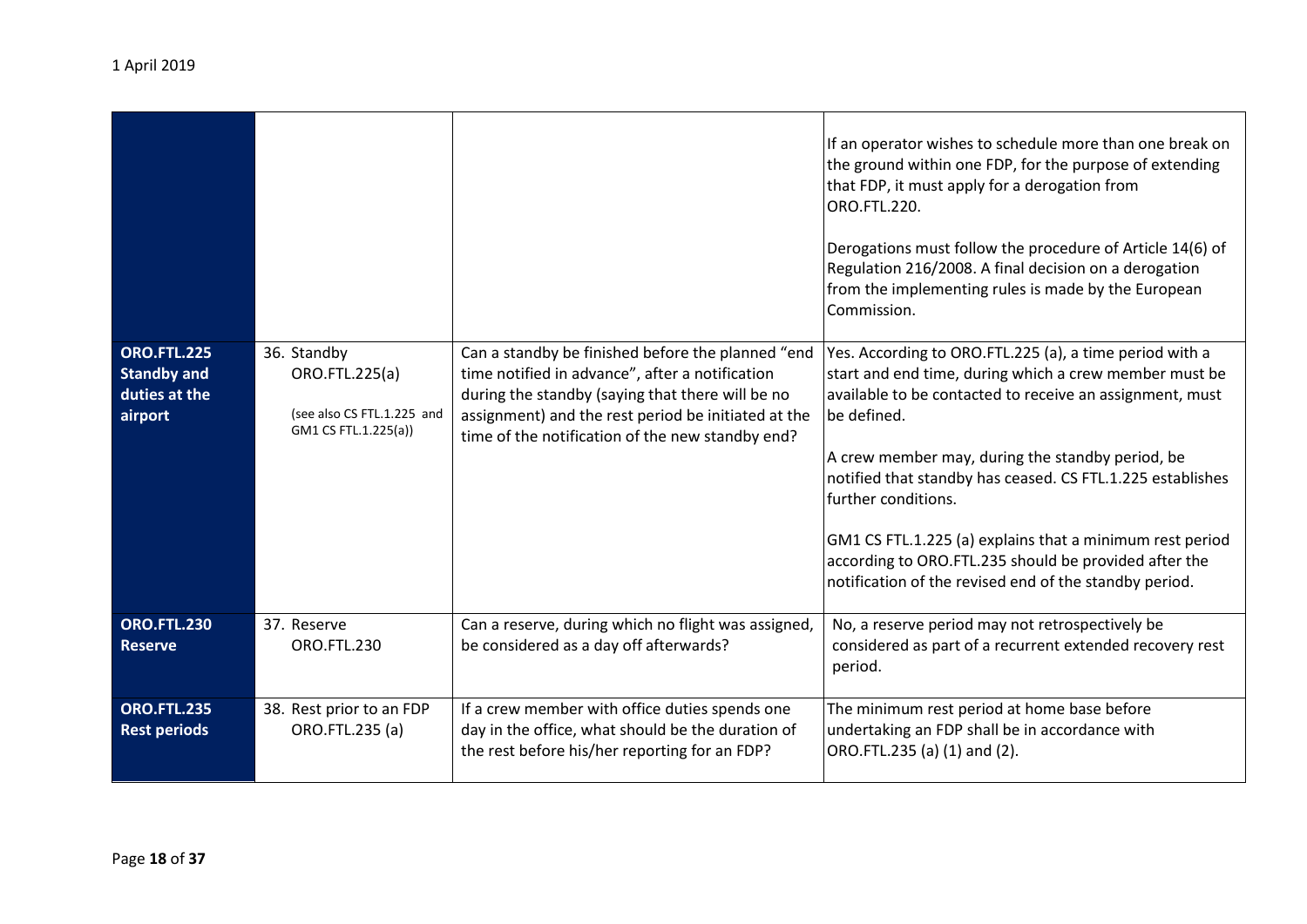|                                                                                                           |                                                                                  | Time spent at the office is duty time in accordance with<br>ORO.FTL.105 (10).                                                                                                                                                                                                                                  |
|-----------------------------------------------------------------------------------------------------------|----------------------------------------------------------------------------------|----------------------------------------------------------------------------------------------------------------------------------------------------------------------------------------------------------------------------------------------------------------------------------------------------------------|
| 39. Rest prior to a duty<br>other than FDP<br>ORO.FTL.235 (a)                                             | What is the duration of the rest period prior to a<br>duty without FDP?          | The term 'minimum rest period' under the Regulation (EU)<br>No 965/2012 is only used for the recovery period before<br>an FDP.                                                                                                                                                                                 |
|                                                                                                           |                                                                                  | Otherwise, it is an off-duty period. The Regulation does<br>not contain requirements for off-duty periods prior to a<br>duty without FDP.                                                                                                                                                                      |
|                                                                                                           |                                                                                  | Example: FDP1 - off duty - DP1 - off duty - DP2 - rest -<br>FDP2.                                                                                                                                                                                                                                              |
|                                                                                                           |                                                                                  | Nevertheless, the operator needs to be able to<br>demonstrate they have considered the fatiguing nature<br>and cumulative effects of these duty periods under their<br>operator responsibilities as they can generate fatigue that<br>could affect crew member's ability to rest prior to his/her<br>next FDP. |
|                                                                                                           |                                                                                  | Also, the national law of the Member State regarding<br>working time (as required by Council Directive<br>2000/79/EC) would be applicable and should be reviewed<br>as it may contain minimum rest periods for crew members<br>based in that Member State.                                                     |
| 40. Reduction of<br>recurrent extended<br>recovery rest by<br>commander's<br>discretion<br>ORO.FTL.235(d) | Can the extended recovery rest period be reduced<br>with commander's discretion? | No, commander's discretion cannot be applied to an<br>extended recovery rest period.                                                                                                                                                                                                                           |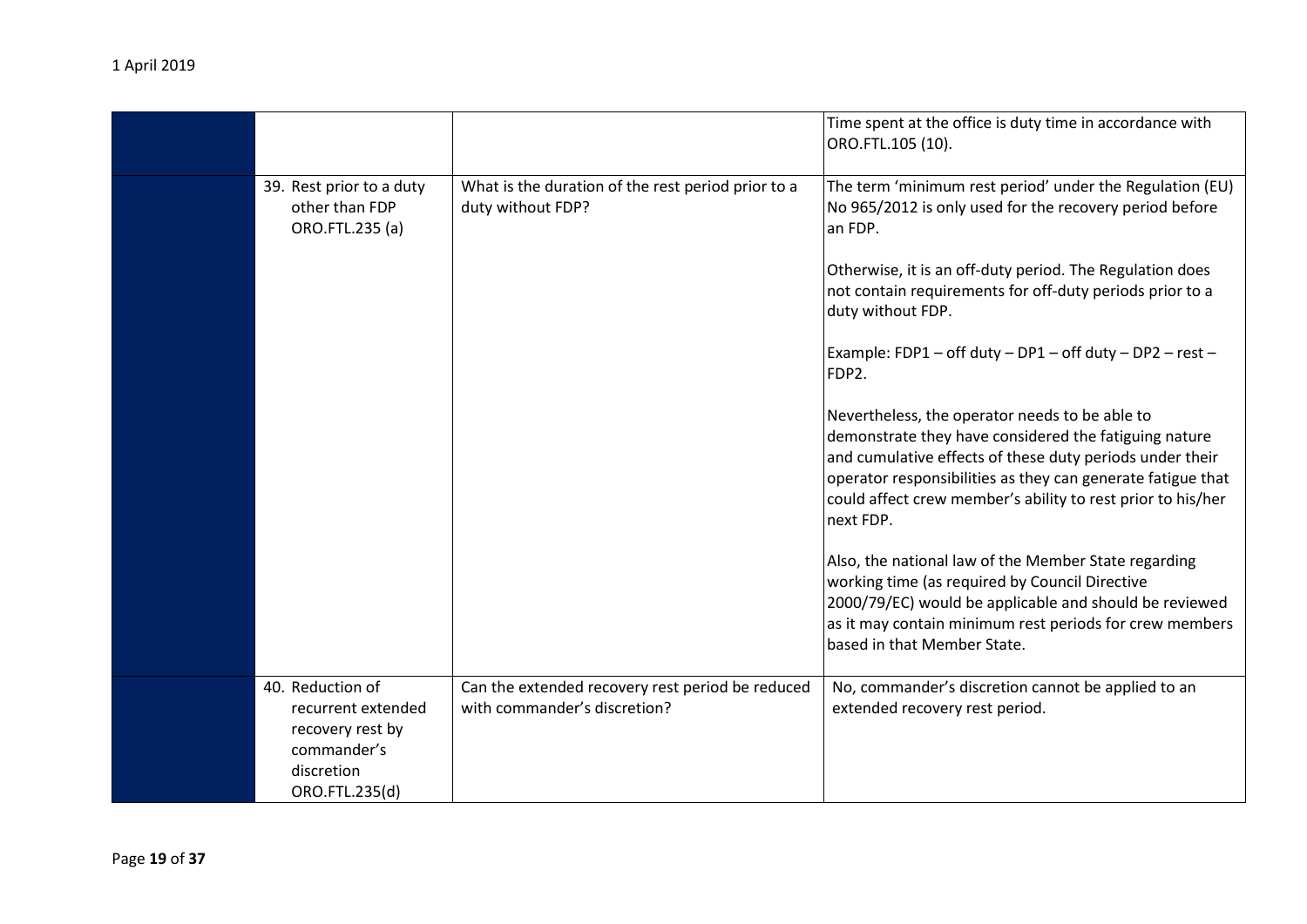| (see also ORO.FTL.205(f))                                                                                                                                             |                                                                                                                                                                                                                                                                                                                                                                                                                                              |                                                                                                                                                                                                                                                                                                                                                                                   |
|-----------------------------------------------------------------------------------------------------------------------------------------------------------------------|----------------------------------------------------------------------------------------------------------------------------------------------------------------------------------------------------------------------------------------------------------------------------------------------------------------------------------------------------------------------------------------------------------------------------------------------|-----------------------------------------------------------------------------------------------------------------------------------------------------------------------------------------------------------------------------------------------------------------------------------------------------------------------------------------------------------------------------------|
| 41. Increase of interval<br>between two<br>recurrent extended<br>recovery rest periods<br>by commander's<br>discretion<br>ORO.FTL.235(d)<br>(see also ORO.FTL.205(f)) | May the crew member exercise his/her discretion<br>to finish back at home base exceeding the 168<br>hours' time between two extended recovery rest<br>periods?<br>For example, a crew member is planned to finish<br>his last FDP flying back to home base, two hours<br>prior to reaching 168 hours. There is a departure<br>delay which occurred after reporting. As a result,<br>the crew member would exceed the 168 hours by<br>1 hour. | No. Extension of the 168 hours between two recurrent<br>extended recovery rest periods is not allowed.<br>The operator must better plan duties and rest times. The<br>Regulation does not say that exactly 168 h must be<br>reached; they are not a target, they are a maximum<br>threshold.                                                                                      |
| 42. Increase of interval<br>between two<br>recurrent extended<br>recovery rest periods<br>ORO.FTL.235(d)                                                              | Can the 168h limit between two extended<br>recovery rest periods be extended?<br>For example, a crew member reports at Paris on<br>Monday at 7am and ends a series of flights in<br>Singapore, on Sunday, at 8 pm; he/she should be<br>given his/her extended recovery rest period in<br>Singapore, but might be willing to come back to<br>his/her base, hence infringing the 168h limit<br>through positioning.                            | No. The 168h limit between two extended recovery rest<br>periods can only be extended through a derogation from<br>ORO.FTL.235 (d).<br>Derogation from the implementing rules is possible under<br>Article 14 of Regulation (EC) 216/2008.                                                                                                                                        |
| 43. Re-planning of<br>recurrent extended<br>recovery rest period<br>ORO.FTL.235 (d)                                                                                   | Is re-planning of a recurrent extended recovery<br>rest period allowed and when?                                                                                                                                                                                                                                                                                                                                                             | Yes. This is provided that re-planning of rest is completed<br>and notified before the rest period has started and the re-<br>planning practices do not conflict with a crew member's<br>opportunity to plan adequate rest as required by<br>ORO.FTL.110 (a).<br>In any case, the time between the end of one recurrent<br>extended recovery rest period and the beginning of the |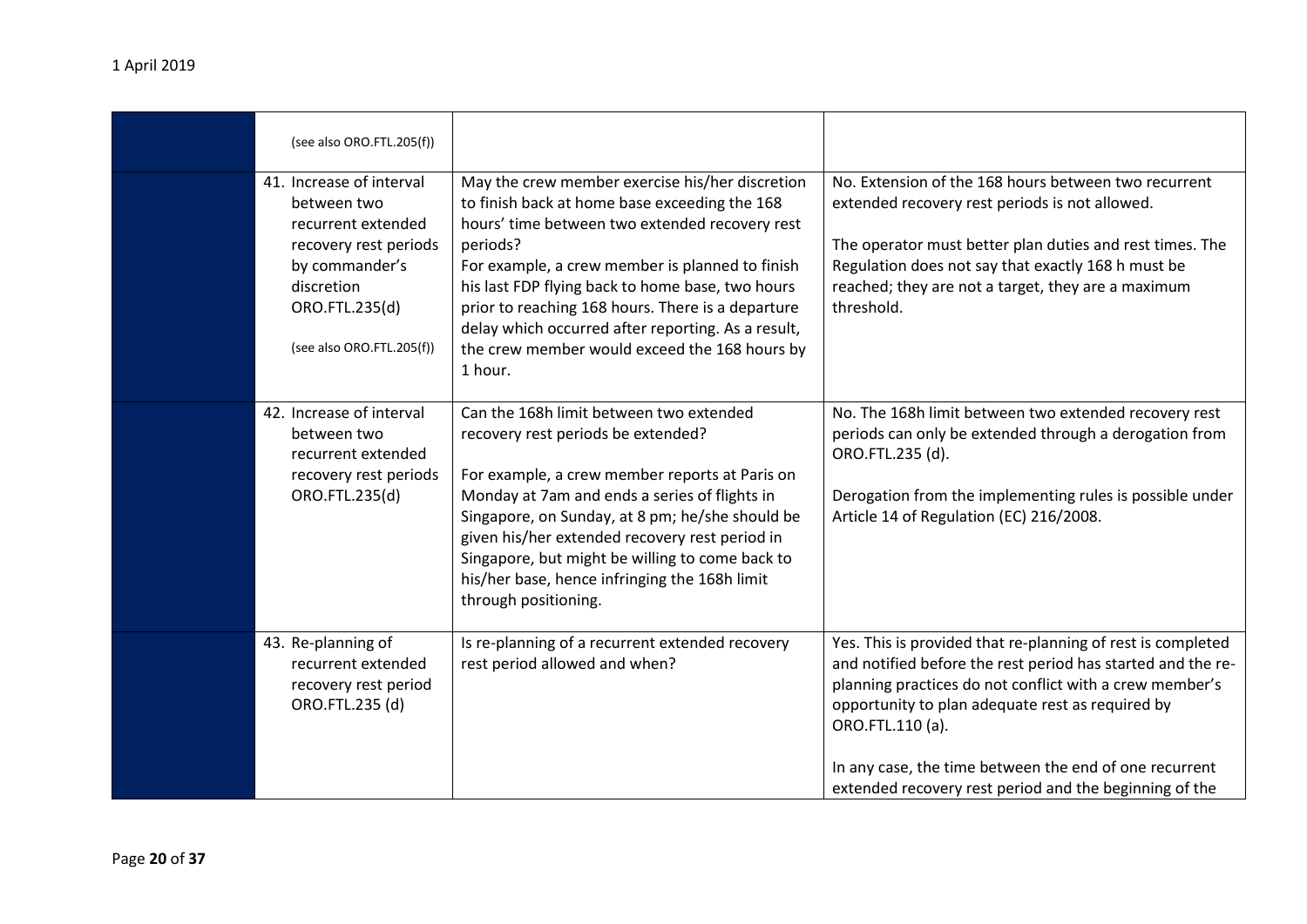|                                                                                                 |                                                                                                                        |                                                                                                                                                    | next recurrent extended recovery rest period cannot be<br>more than 168 hours.<br>Operator's procedures for re-planning should describe by<br>which means the opportunity for crew members to plan<br>adequate rest is provided in the case of re-planning.                                                                                                                                                                                                                                                                                                                        |
|-------------------------------------------------------------------------------------------------|------------------------------------------------------------------------------------------------------------------------|----------------------------------------------------------------------------------------------------------------------------------------------------|------------------------------------------------------------------------------------------------------------------------------------------------------------------------------------------------------------------------------------------------------------------------------------------------------------------------------------------------------------------------------------------------------------------------------------------------------------------------------------------------------------------------------------------------------------------------------------|
| <b>ORO.FTL.245</b><br><b>Records of home</b><br>base, flight times,<br>duty and rest<br>periods | 44. Record keeping<br>ORO.FTL.245                                                                                      | Do records required in ORO.FTL.245 have to<br>reflect planned or actual FDP, DP and rest?                                                          | Planned rosters may differ substantially from achieved<br>rosters.<br>In order to ensure appropriate oversight of FTL by the<br>competent authority, operators need to maintain (for a<br>period of 24 months) records of the actual values of flight<br>times, FDP, rest periods and days free of all duties.<br>According to AMC1 ORO.FTL.110 (j) on operational<br>robustness operators should establish and monitor<br>performance indicators for operational robustness rosters.<br>This can only be done if operators keep records of both,<br>planned and achieved rosters. |
|                                                                                                 | 45. Individual crew<br>members' records of<br>flight time and duty<br>periods<br>ORO.FTL.245<br>(see also ORO.FTL.105) | Our employer does not provide individual records<br>of the time spent for e-learning and for certain<br>administrative tasks such as visa renewal. | The purpose of subpart FTL is to mitigate the risks related<br>to fatigue. Therefore, maintaining crew member's records<br>is to ensure compliance with the requirements of that<br>subpart.<br>A proper implementation of ORO.FTL.245 would fully<br>account for the term 'duty' i.e. any task assigned by the<br>operator must be recorded in crew members' individual<br>records.                                                                                                                                                                                               |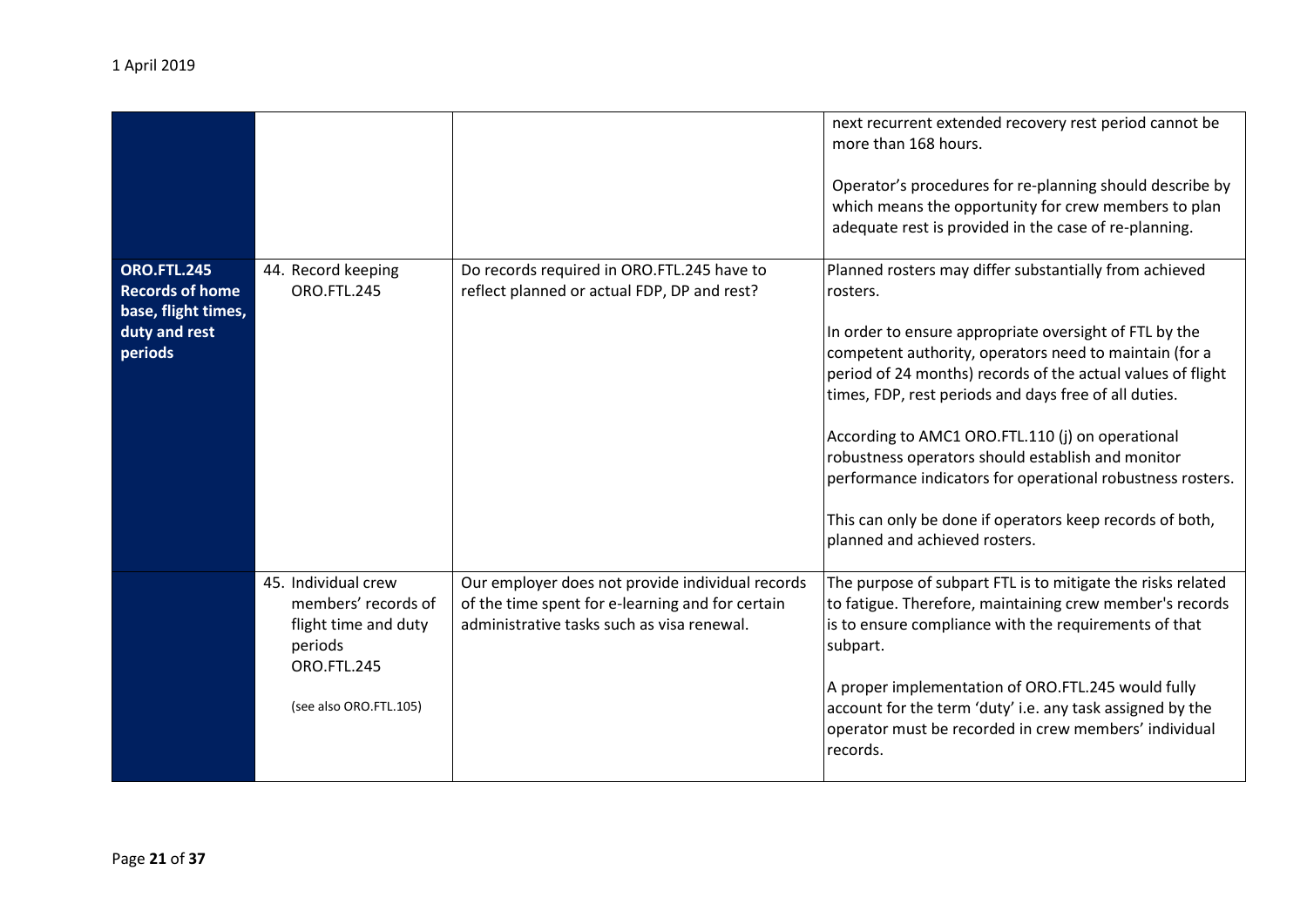|                                         |                                         |                                                                                                                                                           | The time required for crew training at the behest of the<br>operator and when required by Regulation (EU) No<br>965/2012 is a duty.<br>For example, the time needed to complete an e-learning<br>task, if assigned by the operator, is to be notified in<br>advance and recorded as duty time.<br>The same applies to some ground activities, such as<br>administrative tasks, (including the visa renewal, a second<br>passport when required) or training (briefing or debriefing<br>when required).<br>Tasks that are part of pilot's individual responsibility such<br>as renewal of the medical certificate need not be rostered<br>or registered.<br>In accordance with ORO.FTL.245 records of duties are<br>maintained for a period of 24 months. Moreover, in<br>accordance with ORO.MLR.115, records of crew member<br>training, checking & qualifications must be retained for 3<br>years.<br>These records are necessary for the operator and crew<br>member to be able to not only account for a particular<br>duty, but also for the cumulative limits stipulated in<br>ORO.FTL.210 (a). |
|-----------------------------------------|-----------------------------------------|-----------------------------------------------------------------------------------------------------------------------------------------------------------|-------------------------------------------------------------------------------------------------------------------------------------------------------------------------------------------------------------------------------------------------------------------------------------------------------------------------------------------------------------------------------------------------------------------------------------------------------------------------------------------------------------------------------------------------------------------------------------------------------------------------------------------------------------------------------------------------------------------------------------------------------------------------------------------------------------------------------------------------------------------------------------------------------------------------------------------------------------------------------------------------------------------------------------------------------------------------------------------------------|
|                                         |                                         |                                                                                                                                                           |                                                                                                                                                                                                                                                                                                                                                                                                                                                                                                                                                                                                                                                                                                                                                                                                                                                                                                                                                                                                                                                                                                       |
| <b>CS FTL.1</b>                         |                                         |                                                                                                                                                           |                                                                                                                                                                                                                                                                                                                                                                                                                                                                                                                                                                                                                                                                                                                                                                                                                                                                                                                                                                                                                                                                                                       |
| <b>CS FTL.1.200</b><br><b>Home base</b> | 46. Home base change<br>CS FTL.1.200(b) | Is it correct to understand that if a crew member is<br>asked to report for an FDP at a reporting point<br>other than his/her home base without extension | Yes. In such case, the requirements for reporting out of<br>home base apply.                                                                                                                                                                                                                                                                                                                                                                                                                                                                                                                                                                                                                                                                                                                                                                                                                                                                                                                                                                                                                          |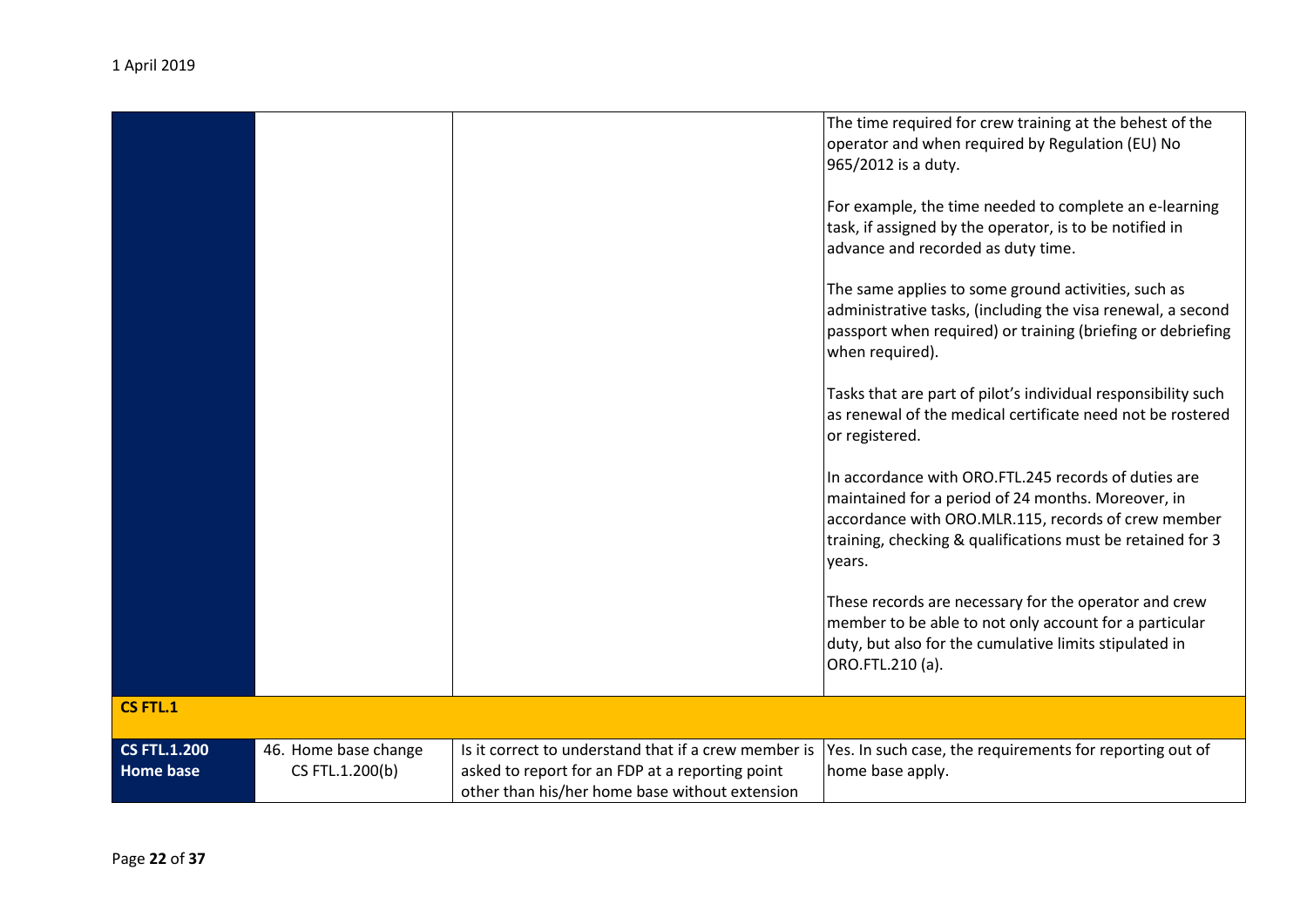|                                                           |                                                                               | of his/her recurrent extended recovery to 72h incl.<br>3 local nights, immediately prior to that FDP, the<br>home base has not been changed for the purpose<br>of Subpart FTL? |                                                                                                                                                                                                                                                                                                                                                                                                                                                                        |
|-----------------------------------------------------------|-------------------------------------------------------------------------------|--------------------------------------------------------------------------------------------------------------------------------------------------------------------------------|------------------------------------------------------------------------------------------------------------------------------------------------------------------------------------------------------------------------------------------------------------------------------------------------------------------------------------------------------------------------------------------------------------------------------------------------------------------------|
| <b>CS FTL.1.205</b><br><b>Flight duty period</b><br>(FDP) | 47. Consecutive night<br>duties<br>CS FTL.1.205(a)(1)                         | What does 'consecutive' mean in the context of<br>the requirements and limits of CS FTL.1.205?                                                                                 | 'Consecutive' is referring to two night duties only<br>separated by a rest period.<br>Two night duties would not be considered as<br>'consecutive', if there is a recurrent extended recovery<br>rest period between them or if they are separated by rest<br>periods surrounding a non-night duty.                                                                                                                                                                    |
|                                                           | 48. Night duties<br>CS FTL.1.205(a)(2)<br>(see also GM1 CS FTL1.205<br>(a)(2) | Is it necessary to have an 'approved' FRM to<br>operate long night duties (FDP over 10hrs)?                                                                                    | No, for night duties of over 10 hours an appropriate<br>fatigue risk management applies. Guidance for that is<br>provided in GM1 CS FTL1.205 (a) (2).<br>A FRM compliant with ORO.FTL.120 is only required in two<br>cases: reduced rest and crew members in unknown state<br>of acclimatisation on a longer FDP.<br>Additionally, the approval of FRM is not a stand-alone<br>approval. FRM, if required, is approved as a constituent<br>part of the IFTSS approval. |
|                                                           | 49. In-flight rest<br>CS FTL.1.205(c)                                         | Is it possible to extend the FDP, if not all pilots get<br>an in-flight rest?                                                                                                  | CS FTL.1.205(c)(1)(ii) specifies that, for the purpose of FDP<br>extension, each crew member needs to have an in-flight<br>rest period.<br>First example where an extension of the FDP due to in-<br>flight rest is possible:                                                                                                                                                                                                                                          |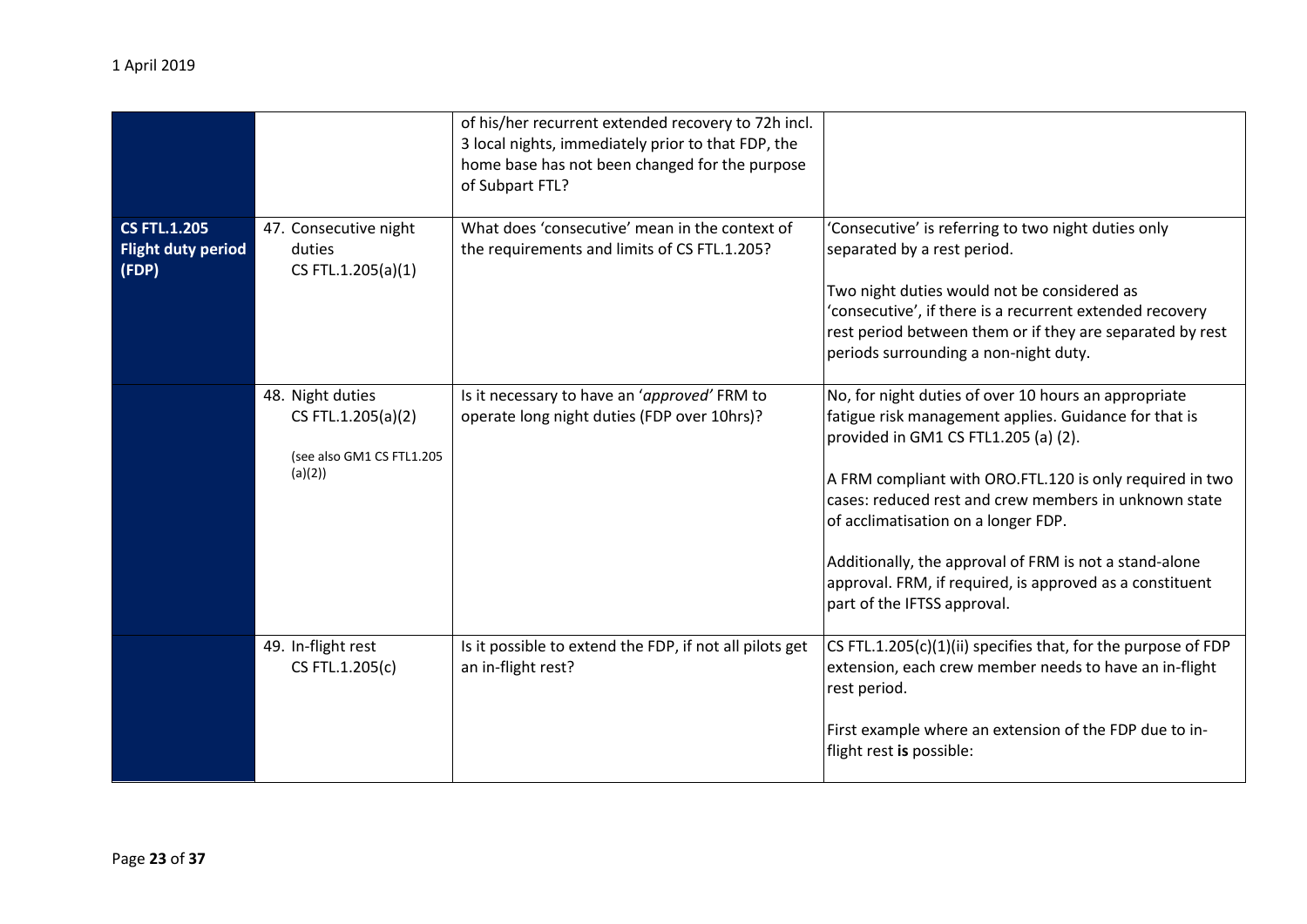|                                                                                                       |                                                                                                                                                   | Pilot 1 and Pilot 2 commence a FDP from A to B (1:30 h<br>sector). When arriving at B, a third pilot (Pilot 3) joins the<br>crew and they fly from B to C (11 h sector).                                                                                                                                      |
|-------------------------------------------------------------------------------------------------------|---------------------------------------------------------------------------------------------------------------------------------------------------|---------------------------------------------------------------------------------------------------------------------------------------------------------------------------------------------------------------------------------------------------------------------------------------------------------------|
|                                                                                                       |                                                                                                                                                   | The length of the flight from B to C allows each crew<br>member on board (pilots 1, 2 & 3) to have the minimum<br>in-flight rest period during cruise phase: 2 consecutive<br>hours for the flight crew members at control during<br>landing and consecutive 90-minute period for the third<br>pilot.         |
|                                                                                                       |                                                                                                                                                   | Second example, where an extension of the FDP due to in-<br>flight rest is not possible:                                                                                                                                                                                                                      |
|                                                                                                       |                                                                                                                                                   | Pilot 1 and Pilot 2 commence a FDP from A to B (7 h<br>sector). When arriving at B, a third pilot (Pilot 3) joins the<br>crew and they fly from B to C (5 h sector).                                                                                                                                          |
|                                                                                                       |                                                                                                                                                   | The length of the flight from B to C does not allow each<br>crew member on board (pilots 1, 2 & 3) to have the<br>minimum in-flight rest period during cruise phase: 2<br>consecutive hours for the flight crew members at control<br>during landing and consecutive 90-minute period for the<br>third pilot. |
| 50. Maximum daily FDP<br>with the use of<br>extensions due to in<br>flight rest<br>CS FTL.1.205(c)(2) | Why does the 'maximum daily FDP with the use of<br>extensions due to in flight rest' not take into<br>account the start of FDP at reference time? | An extended duty period will usually involve operating<br>during the WOCL. The in-flight rest opportunity during the<br>WOCL mitigates the absence of reduction of the FDP based<br>on the reference time.                                                                                                    |
|                                                                                                       |                                                                                                                                                   | The limits of CS FTL.1.205(c) (2) are therefore irrespective<br>of the WOCL of crew members, on the condition that the<br>minimum flight crew is augmented and in-flight rest                                                                                                                                 |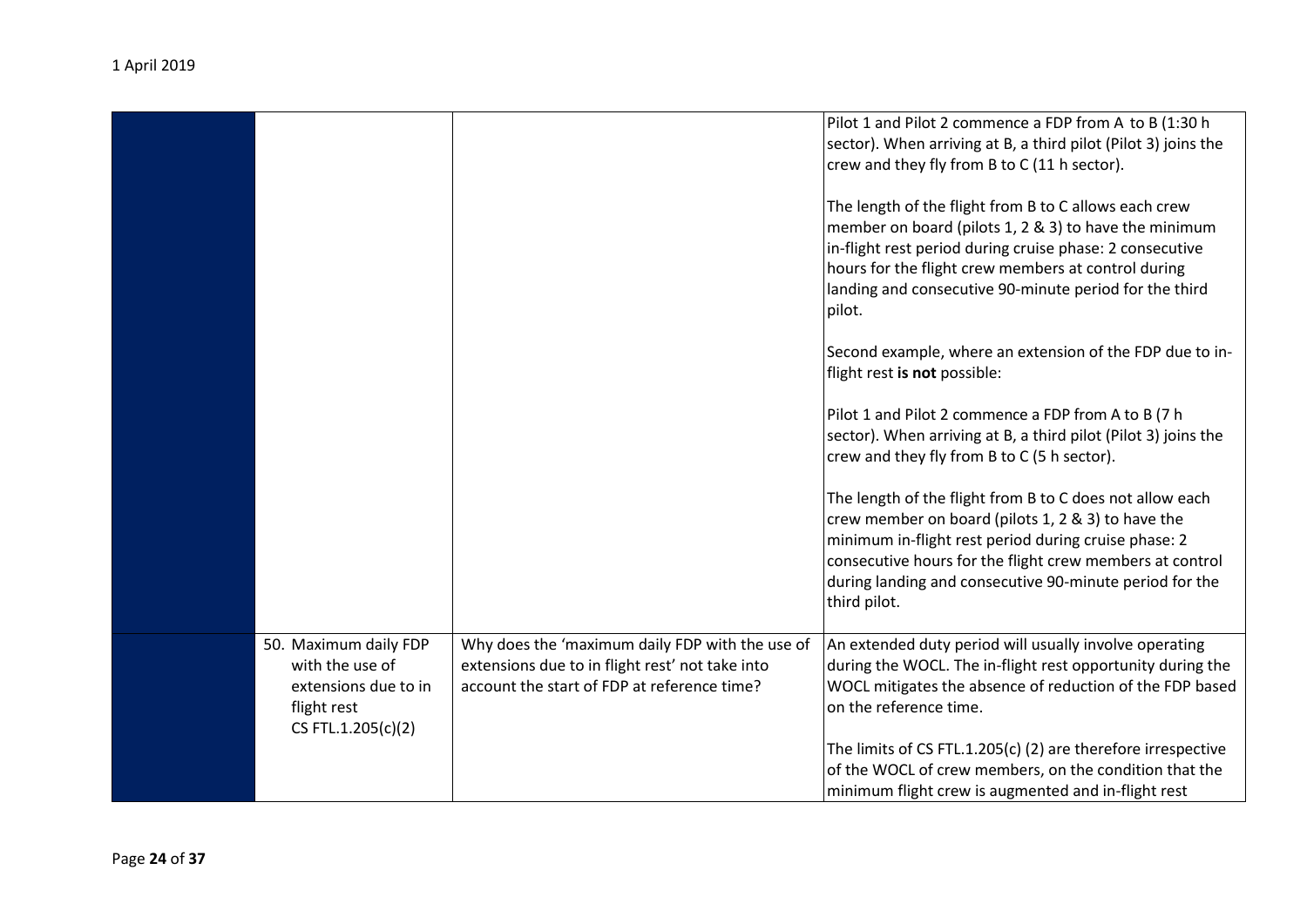|                                                  |                                                                                                                                         | facilities, meeting certain standards, are available to<br>provide recuperative sleep.                                                                                                                                                                                                                                                                                                                                                                                                                                                                                                                                                                                                                                                                                                                                                                              |
|--------------------------------------------------|-----------------------------------------------------------------------------------------------------------------------------------------|---------------------------------------------------------------------------------------------------------------------------------------------------------------------------------------------------------------------------------------------------------------------------------------------------------------------------------------------------------------------------------------------------------------------------------------------------------------------------------------------------------------------------------------------------------------------------------------------------------------------------------------------------------------------------------------------------------------------------------------------------------------------------------------------------------------------------------------------------------------------|
| 51. Delayed reporting<br>CS FTL.1.205(d)(1)      | Is it possible to inform crew members of a delay<br>without giving the new reporting time?                                              | No. An actual reporting time must be given when the crew<br>member is informed that the delayed reporting procedure<br>is activated.<br>If an operator does not have a delayed reporting<br>procedure, then it can't be used.                                                                                                                                                                                                                                                                                                                                                                                                                                                                                                                                                                                                                                       |
| 52. Delayed reporting<br>CS FTL.1.205(d)(1)(iii) | Why does delayed reporting with a delay of less<br>than 4 hours not account for the WOCL?<br>Is there any scientific evidence for this? | There is no scientific evidence, on the basis of which a<br>delay of less than 4 hours does not take the WOCL into<br>account.<br>In any case, operator's procedures on delayed reporting<br>should avoid or minimise the negative effect of WOCL<br>encroachment.<br>Importantly, the maximum FDP will never become longer<br>due to a delayed reporting time:<br>If the delay is less than 4 hours - the maximum<br>FDP as originally planned, remains the same.<br>If the delay is more than 4 hours - the maximum<br>FDP will be shorter than the originally planned<br>FDP, because the delayed reporting time has a<br>limiting effect on it.<br>Procedures for delayed reporting must be described in the<br>OM, including a notification time that allows the crew<br>member to continue his/her rest when the delayed<br>reporting procedure is activated. |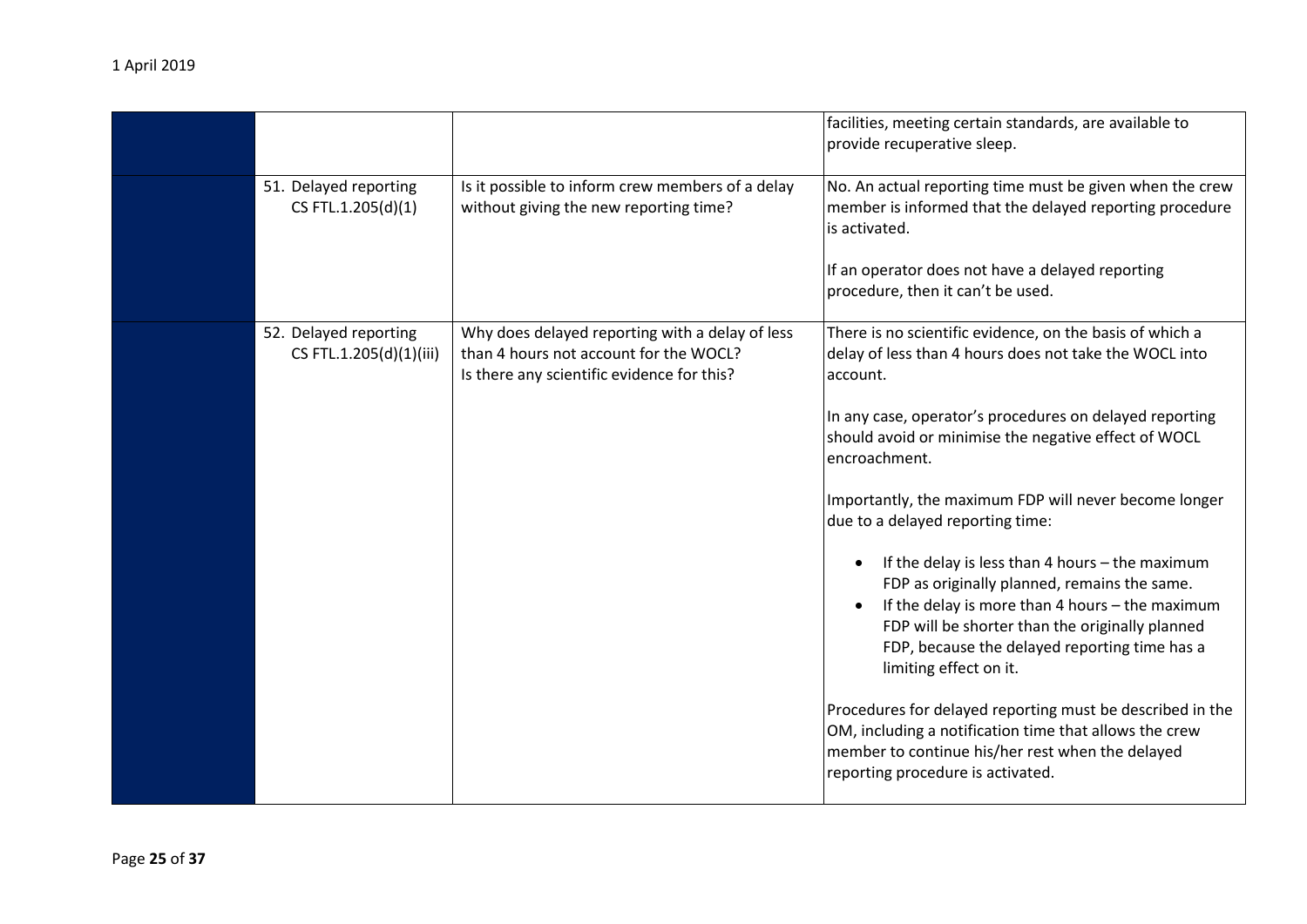|                                          |                                                                    |                                                                                                                                                                                                                                                                         | A delayed reporting procedure may be triggered by the<br>operator, while the crew member is still at home or in the<br>suitable accommodation facility, when prior to the<br>beginning of a flight duty period an unforeseen event<br>occurs which will delay the planned flight departure. |
|------------------------------------------|--------------------------------------------------------------------|-------------------------------------------------------------------------------------------------------------------------------------------------------------------------------------------------------------------------------------------------------------------------|---------------------------------------------------------------------------------------------------------------------------------------------------------------------------------------------------------------------------------------------------------------------------------------------|
| <b>CS FTL.1.220</b><br><b>Split duty</b> | 53. Split duty<br>(see also ORO.FTL.205<br>(b)(2) and ORO.FTL.220) | Can split duty be scheduled when crew members<br>are in an unknown state of acclimatisation?                                                                                                                                                                            | Yes, but any extension of the FDPs limits in Table 3 of<br>ORO.FTL.205 (b)(2) falls under the requirement for a FRM.                                                                                                                                                                        |
|                                          | 54. Split duty<br>CS FTL.1.220 (b)                                 | Are the 30 minutes for post and pre-flight duties<br>as well as travelling counted in total or 30 min for<br>post flight duties, 30 min for travelling after post<br>flight duties, 30 min for travelling before pre-flight<br>duties and 30 min for pre-flight duties? | CS FTL.1.220 (b) instructs the operator to specify actual<br>times for post and pre-flight duties and for travelling in its<br>operations manual. The minimum for the total is 30<br>Iminutes.                                                                                              |
|                                          |                                                                    |                                                                                                                                                                                                                                                                         | The operator must demonstrate how travelling in both<br>directions, and post and pre-flight duties are accomplished<br>in the time defined in the OM.                                                                                                                                       |

|                                       |                                                                                                       | duties and 30 min for pre-flight duties?                                                                                                                                      | The operator must demonstrate how travelling in both<br>directions, and post and pre-flight duties are accomplished<br>in the time defined in the OM.                                                                                                                                                                                                                                                                     |
|---------------------------------------|-------------------------------------------------------------------------------------------------------|-------------------------------------------------------------------------------------------------------------------------------------------------------------------------------|---------------------------------------------------------------------------------------------------------------------------------------------------------------------------------------------------------------------------------------------------------------------------------------------------------------------------------------------------------------------------------------------------------------------------|
|                                       | 55. Split duty<br>CS FTL.1.220(d)                                                                     | Should suitable accommodation be provided for a<br>split duty?                                                                                                                | Suitable accommodation as defined in ORO FTL 105 (4) is<br>required to be provided for a break of 6 hours or more or<br>for a break that encroaches the WOCL.                                                                                                                                                                                                                                                             |
| <b>CS FTL.1.225</b><br><b>Standby</b> | 56. Rest after airport<br>standby or other-<br>standby<br>CS FTL.1.225 (a)(1)&<br>CS FTL.1.225 (b)(4) | What is the basis for rest calculation after a<br>standby followed by an FDP? Is it the reporting<br>time for standby or the "actual reporting time" for<br>the assigned FDP? | The minimum rest period depends on the length of<br>previous duty.<br>Airport standby counts as duty for the purpose of<br>ORO.FTL.235. Therefore the rest calculation after airport<br>standby followed by an FDP is based on the reporting time<br>for that standby. This also applies to airport duty.<br>Other standby does not count as duty for the purpose of<br>rest (it counts partly as duty for the purpose of |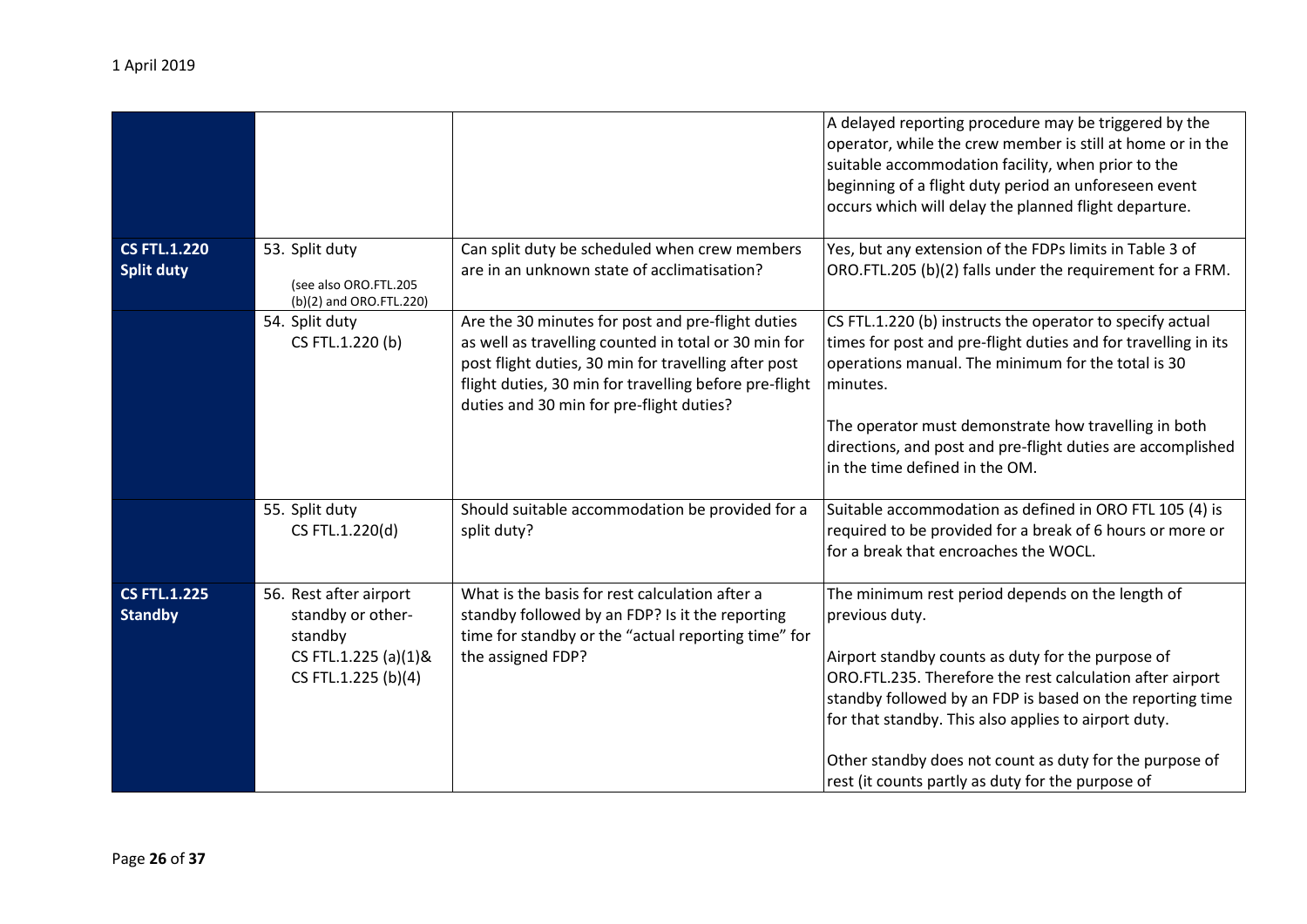|                                                                                                            |                                                                                                                                                                                                                                                | ORO.FTL.210 only). Therefore the rest calculation after<br>other-standby followed by an FDP is based on the<br>reporting time for the assigned FDP.                                                                                                                                                                                                                                                                                              |
|------------------------------------------------------------------------------------------------------------|------------------------------------------------------------------------------------------------------------------------------------------------------------------------------------------------------------------------------------------------|--------------------------------------------------------------------------------------------------------------------------------------------------------------------------------------------------------------------------------------------------------------------------------------------------------------------------------------------------------------------------------------------------------------------------------------------------|
| 57. Airport standby<br>CS FTL.1.225 (a)(2)(ii)                                                             | Why does CS FTL.1.225 (a)(2)(ii) not stipulate the<br>maximum duration of airport standby?                                                                                                                                                     | The maximum duration of airport standby is defined<br>indirectly by the limits of the combined duration of airport<br>standby and FDP.                                                                                                                                                                                                                                                                                                           |
| 58. Airport standby<br>CS FTL 1.225(a)(2)(ii)<br>(see also ORO.FTL.205<br>(b)&(d); CS FTL 1.205 (a)<br>(2) | We understand that the limit of 16 hours is not<br>applicable when airport standby is followed by a<br>FDP with in-flight rest. Does that mean that there<br>is no limit for that kind of situation?                                           | Yes, there is no limit.<br>The limit of 16 hours only applies to basic maximum daily<br>FDPs without in-flight rest under ORO.FTL.205 (b) and to<br>extended daily FDPs without in-flight rest under<br>ORO.FTL.205 (d).<br>Furthermore, the operator applies appropriate fatigue<br>risk management to actively manage the fatiguing effect<br>of night duties of more than 10 hours in relation to the<br>surrounding duties and rest periods. |
| 59. Other-standby<br>followed by an FDP<br>CS FTL.1.225(b)(2)                                              | How shall an operator expect a crew member to<br>use whole or part of a standby for sleep when<br>there are disturbance factors like difficulty to fall<br>asleep, disturbed sleep due to sick children,<br>waking-up by external noise, etc.? | According to CS FTL.1.225 (b)(2), the operator designs its<br>standby procedures in a certain way. The expectation is<br>on the design of the procedure by the operator, not on<br>the individual crew member.<br>The expectation on the crew member is to follow the<br>procedure to the best of his/her abilities and in good faith<br>at all times.                                                                                           |
| 60. Awake time<br>CS FTL 1 225 (b)(2)                                                                      | Who is responsible for making sure that the 18h<br>are not exceeded? The crew member or the<br>operator? Can the operator fully transfer the<br>responsibility to the crew member?                                                             | The operator is only required to have established such<br>procedures (control mechanisms) so as to prevent<br>situations where the combination of standby and FDP<br>would lead to more than 18 hours awake time.                                                                                                                                                                                                                                |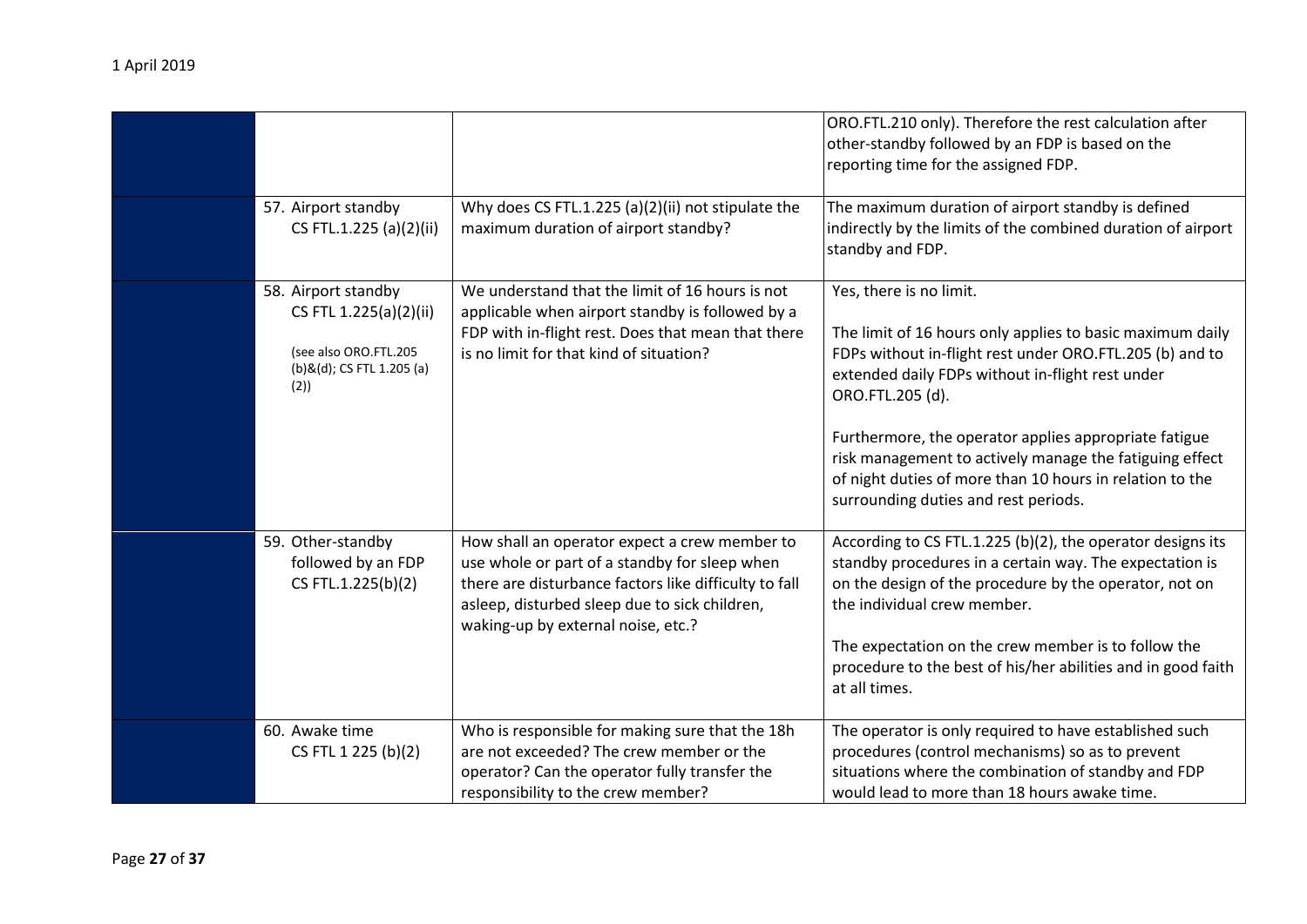| 18 hours awake time is mentioned in the context of the<br>combination of other-standby prior to an FDP and the<br>FDP itself. A simple mathematical equation between the<br>sum of the standby time and FDP, on the one hand, and<br>the time awake on the other, is not possible to do,<br>because the start time of the awake period is an unknown<br>value i.e. the operator may be unable to verify how long a<br>crew member has been awake. |
|---------------------------------------------------------------------------------------------------------------------------------------------------------------------------------------------------------------------------------------------------------------------------------------------------------------------------------------------------------------------------------------------------------------------------------------------------|
| It is reasonable for the operator to expect crew members<br>to manage their rest and sleep opportunities during pre-<br>duty rest periods and while on standby in order to be able<br>to perform FDP.                                                                                                                                                                                                                                             |
| The procedure and expectation for the crew to rest<br>appropriately during their standby should also be<br>included when training crew on FTL and fatigue<br>management.                                                                                                                                                                                                                                                                          |
| The following are examples of what an operator should<br>consider when designing procedures:<br>• the duties and rest periods prior to the scheduled<br>standby;<br>the time of the day in which the rest period prior to<br>$\bullet$<br>the scheduled standby occurs;                                                                                                                                                                           |
| a minimum of 8 hours' sleep opportunity before or<br>within the scheduled standby, during which the crew<br>member is not disturbed;<br>the length of the standby and the subsequent FDP;<br>the time for post flight duties and for travelling to the<br>suitable accommodation if away from home base;<br>provision of training and advice to crew members                                                                                      |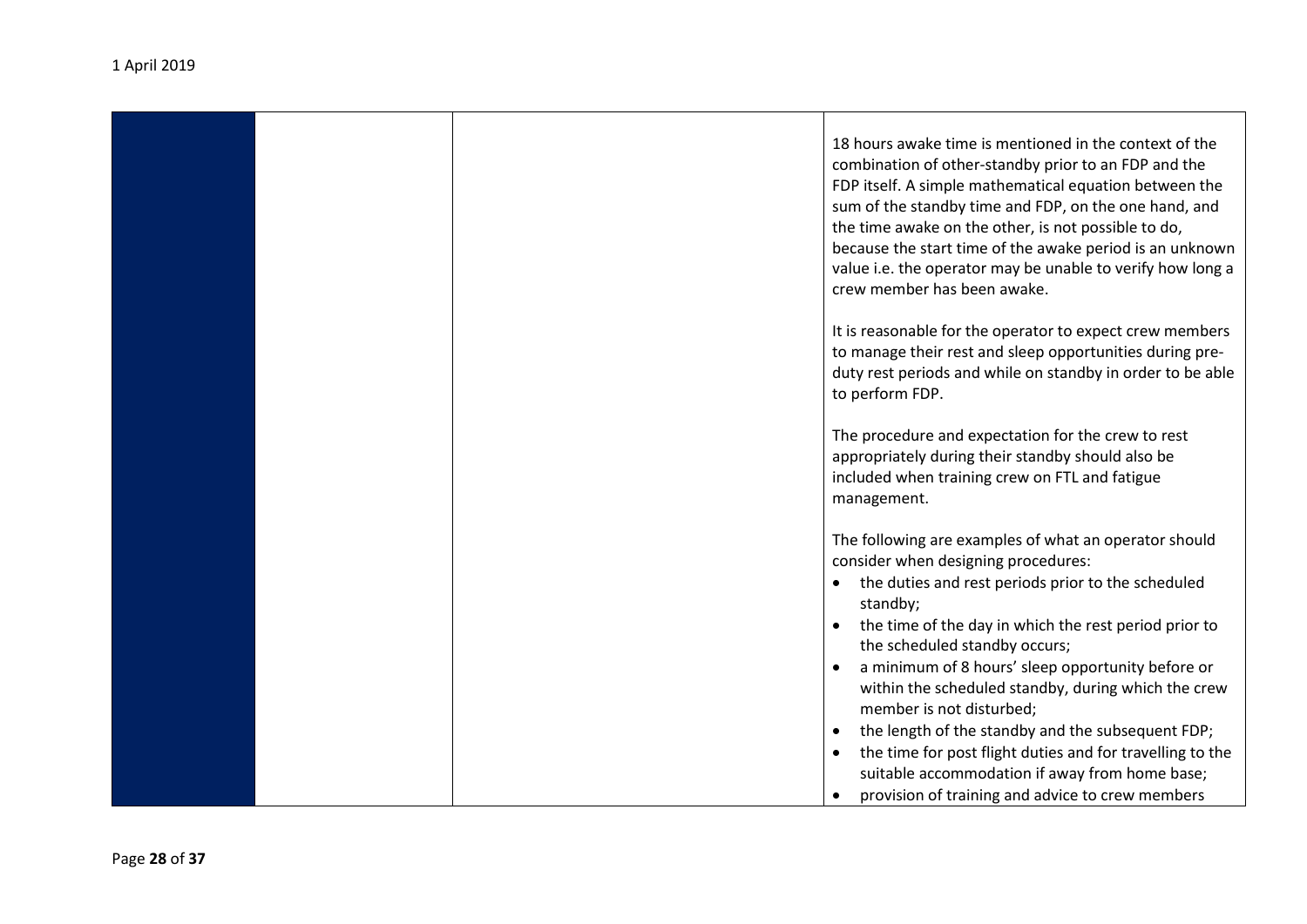|                                                                               |                                                                                                                                         | The NAAs are responsible for verifying that the above<br>procedures have been established and are effective.                                                                                                                                                                                                                                                                                                                                                                                                                                                                                                                                                                                                                                                                                                                            |
|-------------------------------------------------------------------------------|-----------------------------------------------------------------------------------------------------------------------------------------|-----------------------------------------------------------------------------------------------------------------------------------------------------------------------------------------------------------------------------------------------------------------------------------------------------------------------------------------------------------------------------------------------------------------------------------------------------------------------------------------------------------------------------------------------------------------------------------------------------------------------------------------------------------------------------------------------------------------------------------------------------------------------------------------------------------------------------------------|
| 61. Other-standby<br>CS FTL.1.225(b)(2)<br>(see also<br>CAT.OP.MPA.210(a)(3)) | Would using a controlled rest procedure while the<br>flight crew member is at his/her assigned station<br>break the 18-hour awake time? | No. Controlled rest procedure is a countermeasure to<br>manage unexpected fatigue, whilst the 18-hour awake<br>time target is part of the operator roster planning<br>procedures.<br>According to CAT.OP.MPA.210 (a)(3) controlled rest<br>organised by the commander, if workload permits, shall<br>not be considered to be part of a rest period for purposes<br>of calculating flight time limitations nor used to justify any<br>extension of the duty period.<br>Under CS FTL.1.225 (b)(2), the operator designs standby<br>procedures in a way that makes unexpected fatigue<br>unlikely by avoiding excessive awake times.<br>The frequent use of controlled rest after having been<br>called from other-standby could indicate that the standby<br>procedure does not fulfil the expectation to avoid<br>excessive awake times. |
|                                                                               |                                                                                                                                         | Controlled rest procedure to manage unexpected fatigue<br>should be described in the operations manual. (ref. AMC3<br>ORO.MLR.100).                                                                                                                                                                                                                                                                                                                                                                                                                                                                                                                                                                                                                                                                                                     |
|                                                                               |                                                                                                                                         | The operator should be able to monitor the use of<br>controlled rest to evaluate effectiveness of mitigation<br>strategies.                                                                                                                                                                                                                                                                                                                                                                                                                                                                                                                                                                                                                                                                                                             |
|                                                                               |                                                                                                                                         |                                                                                                                                                                                                                                                                                                                                                                                                                                                                                                                                                                                                                                                                                                                                                                                                                                         |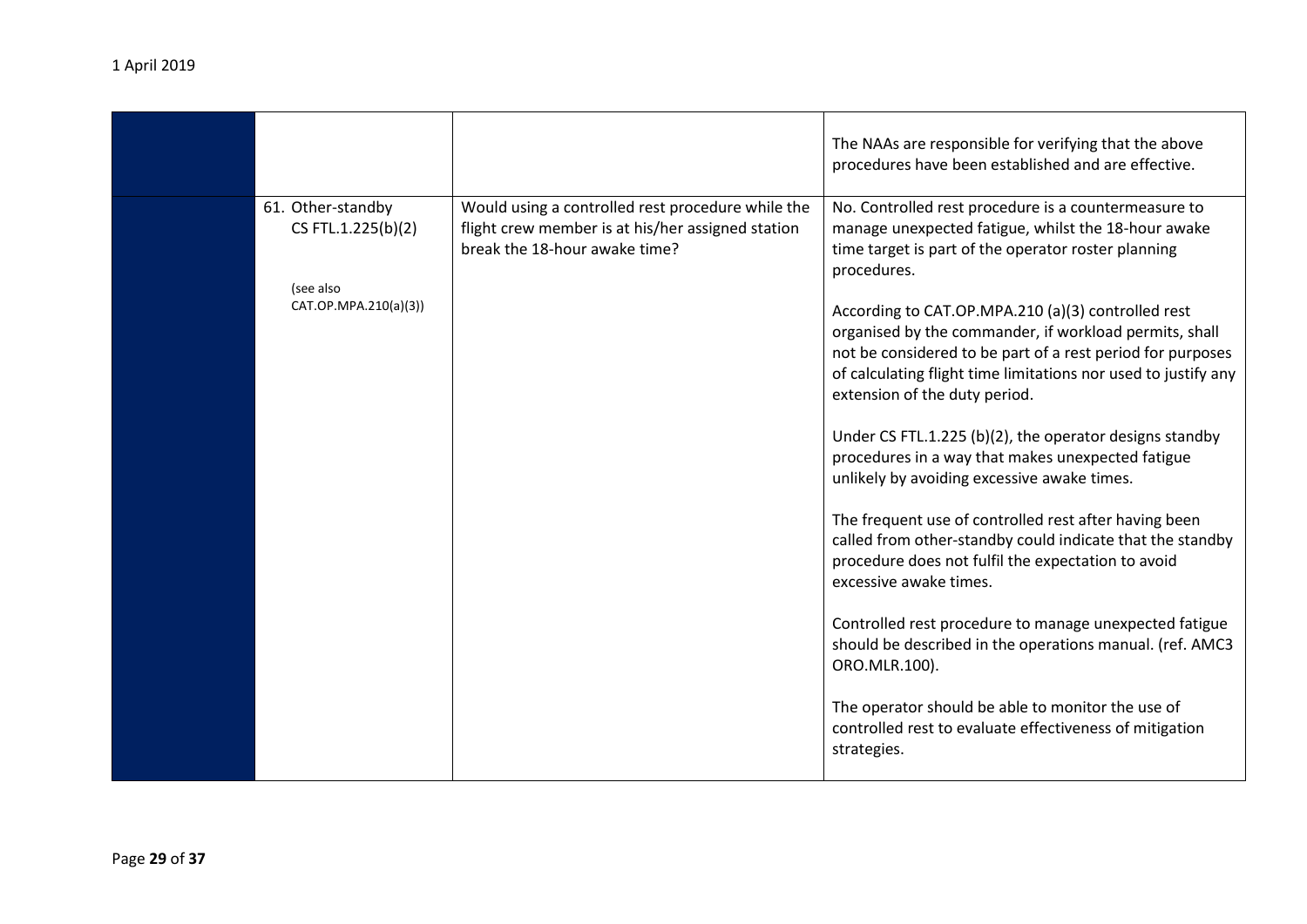| 62. Other-standby     | How is the time spent on other-standby before an     | According to CS FTL.1.225 (b) (3), 25% of time spent on   |
|-----------------------|------------------------------------------------------|-----------------------------------------------------------|
| CS FTL.1.225(b)(3)    | assignment accounted for?                            | other-standby counts as cumulative duty.                  |
|                       |                                                      |                                                           |
| 63. Other-standby     | Is it possible during other-standby to assign an FDP | It is possible during other-standby to assign a duty that |
| CS FTL.1.225 (b)      | with a reporting time after the rostered end of      | will start after the rostered end of the standby period.  |
|                       | that standby period has elapsed?                     | Duties assigned during other-standby should in principle  |
| (see also ORO.FTL.105 |                                                      | start within the operator's defined response time from    |
| (25)                  |                                                      | the call. For example, a cabin crew while on home         |
|                       |                                                      | standby between 08:00h and 14:00h (as planned in the      |
|                       |                                                      | roster) receives a call at 13:55 h to report for duty at  |
|                       |                                                      | 14:55 h since the operator's response time is 60 min. The |
|                       |                                                      | response time between the call and reporting is           |
|                       |                                                      | considered a continuation of the standby,                 |
|                       |                                                      | notwithstanding the rostered end of the standby; this     |
|                       |                                                      | time also includes travelling to the reporting point.     |
|                       |                                                      |                                                           |
|                       |                                                      | Operators describe their procedures and practices         |
|                       |                                                      | regarding standby, including reporting after the rostered |
|                       |                                                      | standby period ends, in the OM-A. In doing so, they take  |
|                       |                                                      | into account that the Regulation provides a number of     |
|                       |                                                      | cumulative protections to crew member from excessive      |
|                       |                                                      | periods of combined standby and duty:                     |
|                       |                                                      | Operators shall only use the rostered standby<br>1.       |
|                       |                                                      | availability period to place their call for duty.         |
|                       |                                                      | ORO.FTL.105 (25) defines standby as the period of         |
|                       |                                                      | time during which a crew member is required by the        |
|                       |                                                      | operator to be available to receive an assignment         |
|                       |                                                      | for a flight;                                             |
|                       |                                                      | The maximum duration of other-standby is 16<br>2.         |
|                       |                                                      | hours. In its OM-A however, the operator may              |
|                       |                                                      | specify shorter periods considering its type of           |
|                       |                                                      | operation and the impact of the time spent on             |
|                       |                                                      | standby on the duty that may be assigned. Under           |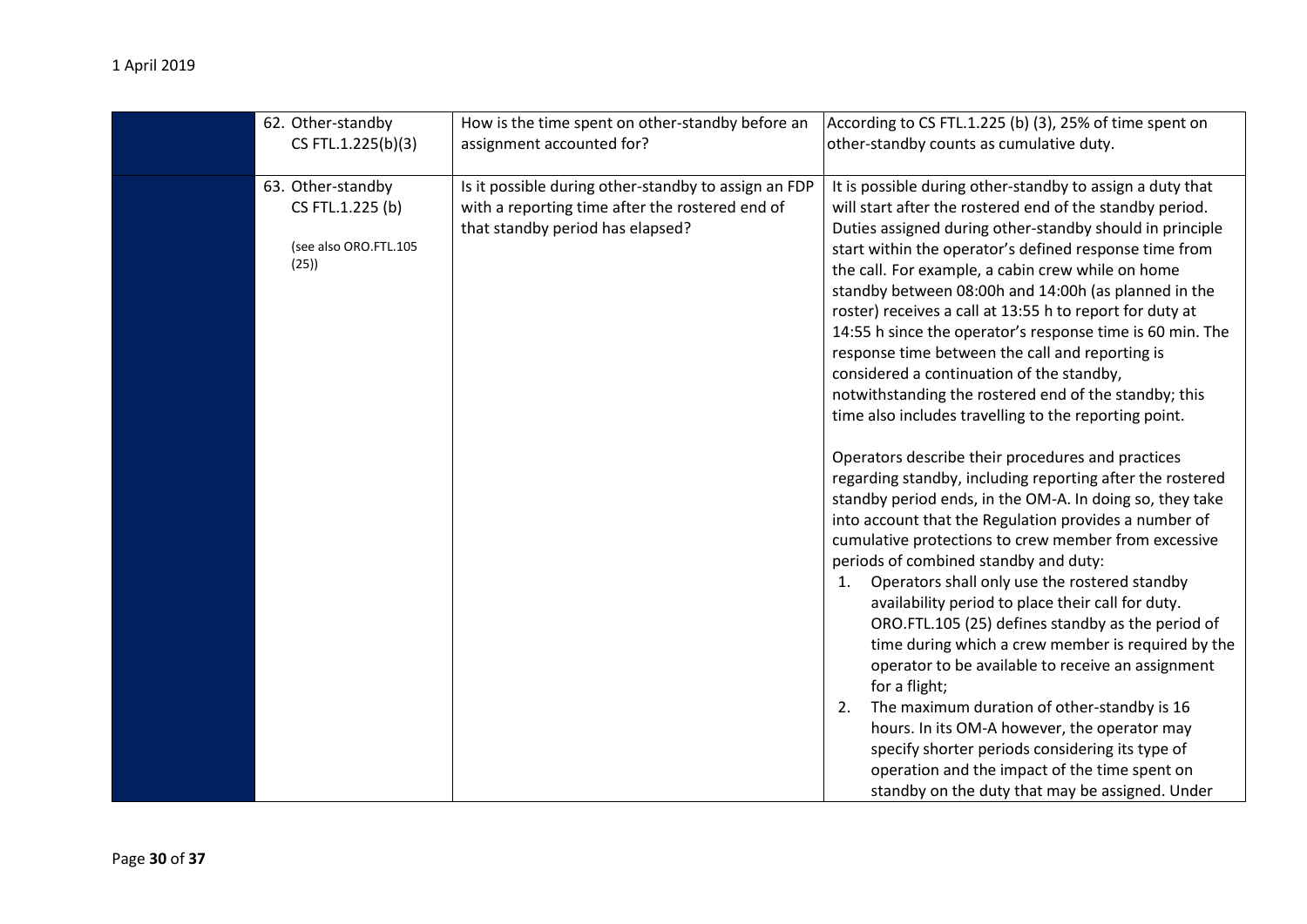|                                                                     |                                                                                                                                                                                                             | the obligations of ORO.FTL.110 (b & e), operators<br>must carefully evaluate what duration of standby is<br>safely allowable within their particular operation;<br>The combination of standby and FDP do not lead to<br>3.<br>more than 18 hours awake time (see FAQ # 60);<br>The maximum FDP is reduced, if the standby period<br>4.<br>ceases after the first 6 hours (or 8 hours in case of<br>extended FDP);<br>A crew member is always able to consider whether<br>5.<br>his/her duties on board an aircraft will be<br>performed with the necessary level of alertness<br>(CAT.GEN.MPA.100(c))<br>If no duty has been assigned during the rostered standby<br>availability period, other-standby is followed by a rest |
|---------------------------------------------------------------------|-------------------------------------------------------------------------------------------------------------------------------------------------------------------------------------------------------------|-------------------------------------------------------------------------------------------------------------------------------------------------------------------------------------------------------------------------------------------------------------------------------------------------------------------------------------------------------------------------------------------------------------------------------------------------------------------------------------------------------------------------------------------------------------------------------------------------------------------------------------------------------------------------------------------------------------------------------|
|                                                                     |                                                                                                                                                                                                             | period in accordance with ORO.FTL.235.                                                                                                                                                                                                                                                                                                                                                                                                                                                                                                                                                                                                                                                                                        |
| 64. Other-standby<br>modified to airport<br>standby<br>CS FTL.1.225 | Can other-standby be modified to airport standby<br>during the standby? For example, can a pilot on<br>home standby be required to go to the airport to<br>continue on airport standby? What limits must be | Yes. During a standby period any duty may be assigned<br>(ORO.FTL.105 (25)). That includes airport standby or duty<br>at the airport.                                                                                                                                                                                                                                                                                                                                                                                                                                                                                                                                                                                         |
| (see also ORO.FTL.105<br>(25)                                       | used?                                                                                                                                                                                                       | Limits for assignment of airport standby after home<br>standby are not explicitly mentioned in CS FTL.1.225.                                                                                                                                                                                                                                                                                                                                                                                                                                                                                                                                                                                                                  |
|                                                                     |                                                                                                                                                                                                             | The assignment of airport standby is considered as airport<br>duty and the subsequent FDP counts from the airport<br>reporting time as stated in ORO.FTL.225 (d).                                                                                                                                                                                                                                                                                                                                                                                                                                                                                                                                                             |
|                                                                     |                                                                                                                                                                                                             | If the other-standby lasts less than 6 hours, the maximum<br>FDP counts from reporting for the airport standby. If the<br>other-standby lasts more than 6 hours, a reduction is<br>applicable to the subsequent FDP.                                                                                                                                                                                                                                                                                                                                                                                                                                                                                                          |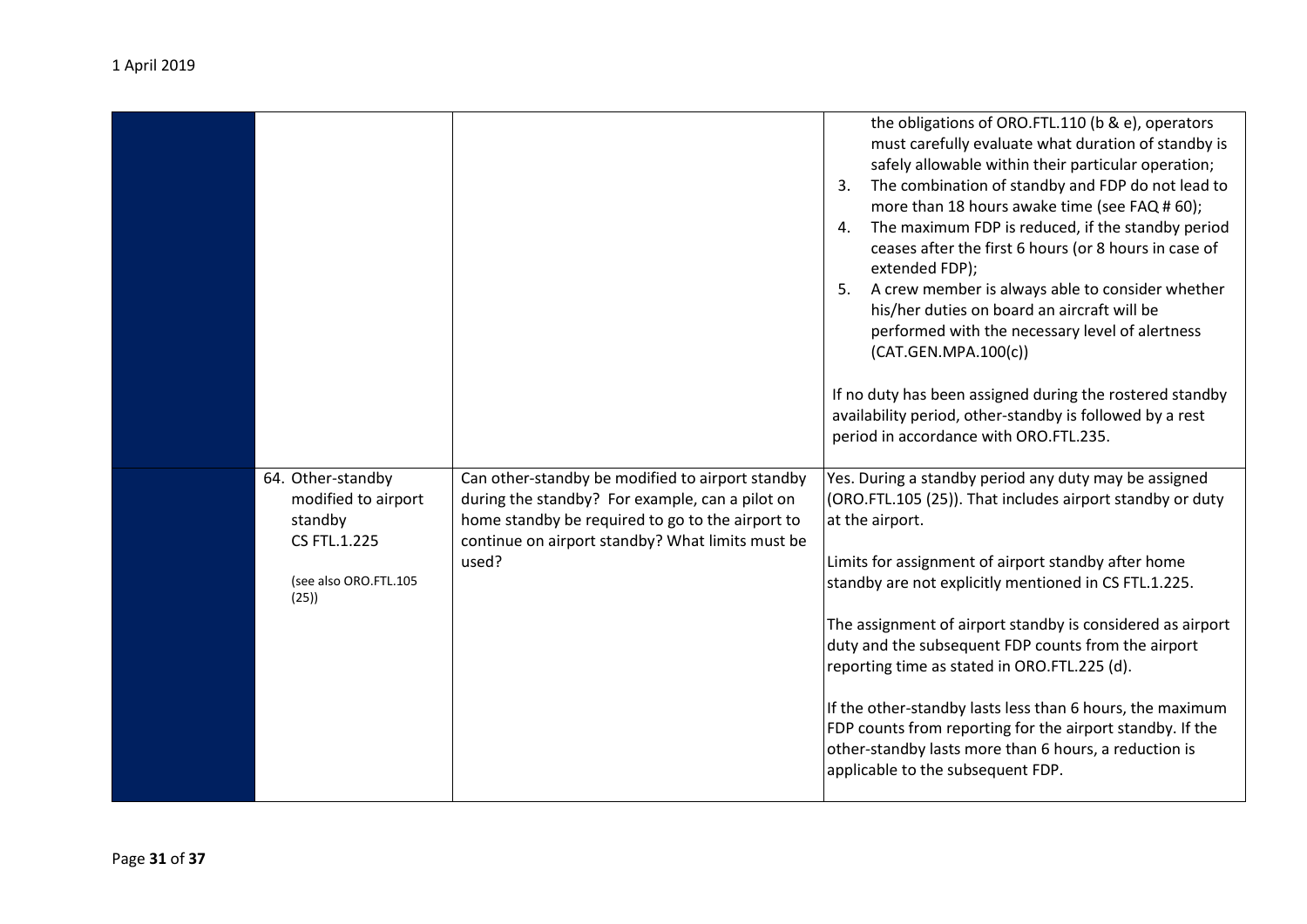|                                            |                                                                                             |                                                                                                                                                                                                                                                              | If an FDP is assigned during the airport standby, the<br>combination of home standby and FDP does not lead to<br>more than 18 hours awake time.                                                                                           |
|--------------------------------------------|---------------------------------------------------------------------------------------------|--------------------------------------------------------------------------------------------------------------------------------------------------------------------------------------------------------------------------------------------------------------|-------------------------------------------------------------------------------------------------------------------------------------------------------------------------------------------------------------------------------------------|
| <b>CS FTL.1.230</b><br><b>Reserve</b>      | 65. Reserve and other-<br>standby<br>CS FTL.1.230                                           | While a crew member is on reserve, can his/her<br>assignment be changed and continue as a home<br>standby?                                                                                                                                                   | No, but the crew member can be assigned a home<br>standby after the end of the reserve period.                                                                                                                                            |
|                                            | 66. Reserve<br>CS FTL 1.230(b)                                                              | Is there any rest requirement after a reserve<br>period, if there is no assignment of duty period<br>during the reserve?                                                                                                                                     | Reserve times do not count as duty period for the purpose<br>of ORO.FTL.210 and ORO.FTL.235.                                                                                                                                              |
|                                            |                                                                                             |                                                                                                                                                                                                                                                              | That means that there is no requirement for a minimum<br>rest period after reserve, if no duty has been assigned.                                                                                                                         |
|                                            | 67. Reserve<br>CS FTL.1.230 (d)                                                             | Is it necessary to have an FRM to protect an 8-hour<br>sleep opportunity during reserve?                                                                                                                                                                     | No. Operators are however encouraged to apply<br>appropriate fatigue risk management techniques to be<br>able to fulfil their responsibilities under ORO.FTL.110.                                                                         |
|                                            |                                                                                             |                                                                                                                                                                                                                                                              | The techniques described in the ICAO Fatigue<br>Management Guide for Airline Operators may be useful<br>reference to assist operators developing their approach.                                                                          |
|                                            | 68. Reserve<br>CS FTL 1.230(d)                                                              | Should the period of 8 hours run consecutively or<br>is it possible to break it in two different periods?                                                                                                                                                    | The period of 8 hours consists of 8 consecutive hours.                                                                                                                                                                                    |
| <b>CS FTL.1.235</b><br><b>Rest periods</b> | 69. Rest between<br>disruptive schedules<br>CS FTL.1.235(a)(1)<br>(see also ORO.FTL.105(8)) | The rule for transition between late finish/night<br>duty and early start says that the rest between the<br>FDPs needs to include a local night. Does this<br>mean that the rule only applies if the late<br>finish/night duty and the early duty are FDP's? | It depends on the type of the early duty following a late or<br>night duty.<br>If an early duty is a standby or a duty at the airport that<br>leads to an FDP, then the rest period before that early<br>duty must include a local night. |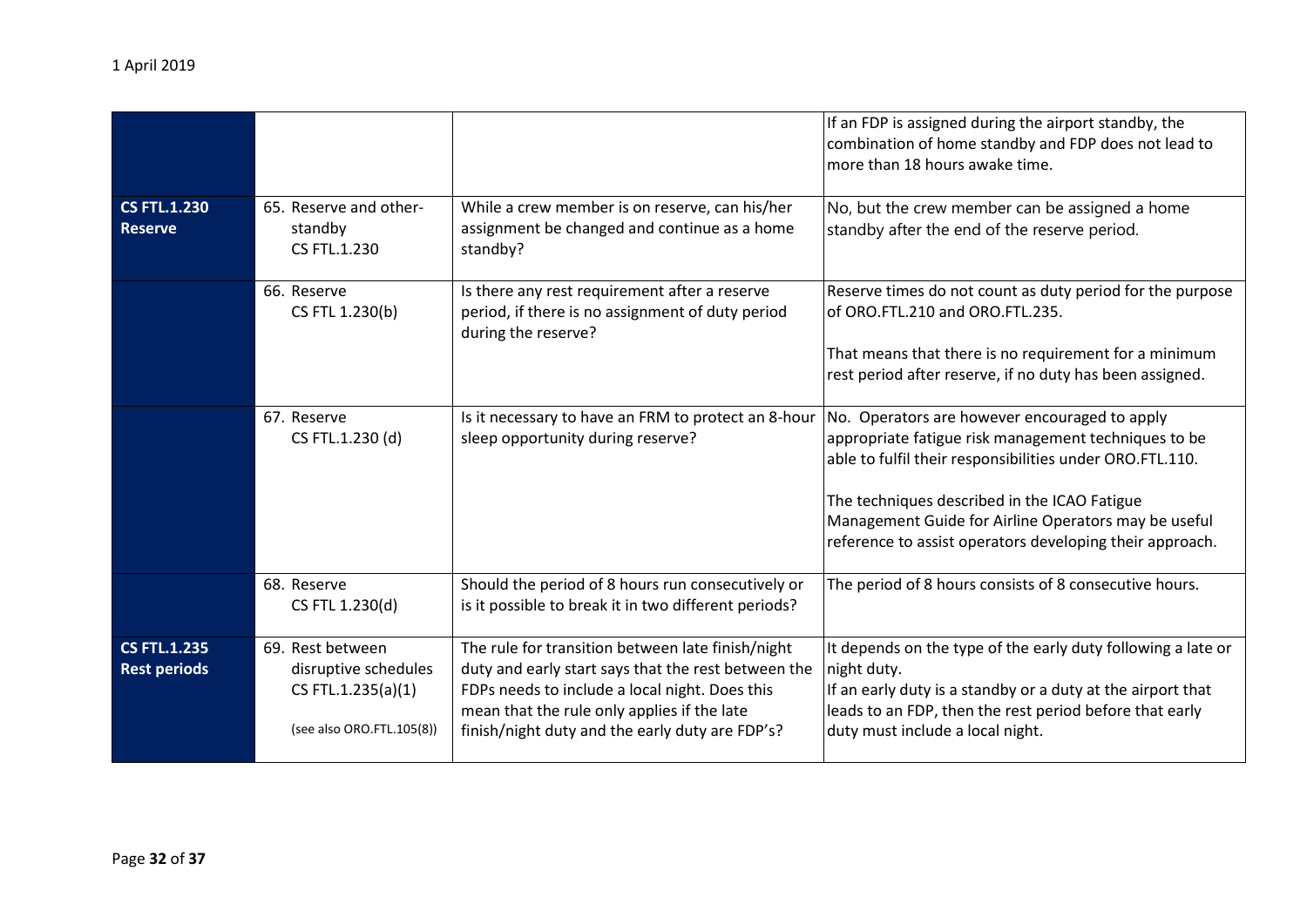|  |                                                                                        |                                                                                                                                                                 | Otherwise, the rest period between the 2 other duties or<br>between a FDP and other duty (e.g. night training in a<br>simulator) does not need to include 1 local night.                                                                                                                                                                |
|--|----------------------------------------------------------------------------------------|-----------------------------------------------------------------------------------------------------------------------------------------------------------------|-----------------------------------------------------------------------------------------------------------------------------------------------------------------------------------------------------------------------------------------------------------------------------------------------------------------------------------------|
|  |                                                                                        |                                                                                                                                                                 | Nevertheless, Subpart FTL provides a system of measures<br>which jointly act to reduce the risk of increased fatigue<br>and reduced alertness and performance levels of crew<br>members, and to mitigate the acute disruption of the<br>sleep pattern in the case of disruptive schedules.                                              |
|  |                                                                                        |                                                                                                                                                                 | For example, the operator must avoid practices that cause<br>a serious disruption of an established sleep/work pattern,<br>such as alternating day/night duties (ORO.FTL.110).                                                                                                                                                          |
|  | 70. Rest compensation<br>for time zone<br>differences<br>CS FTL.1.235(b)(3)(i)         | How should we count the time elapsed (h) since<br>reporting for the first FDP in a rotation involving at<br>least 4 hour time difference to the reference time? | Elapsed time (h) should be counted from the first FDP<br>including at least 4 hour time difference to the reference<br>time, as the rest compensation for time zone differences is<br>given when the crew becomes affected by the time zone<br>differences.                                                                             |
|  | 71. Reduced rest<br>CS FTL.1.235(b)(3)(ii)<br>(see also ORO.FTL.235 (c)<br>and $(e)$ ) | Is it possible to reduce the 14h rest away from<br>home base following an FDP involving a 4-hour<br>time difference or more?                                    | No. CS FTL.1.235 (b)(3)(ii) does not foresee a reduction of<br>the 14h rest away from home base to compensate for<br>time zone crossing.<br>ORO.FTL.235 (c) describes the conditions under which the<br>minimum rest periods according to ORO.FTL.235 (a) and<br>(b) may be reduced.<br>ORO.FTL.235 (e) establishes the rest periods to |
|  |                                                                                        |                                                                                                                                                                 | compensate the effects of time zone crossing.                                                                                                                                                                                                                                                                                           |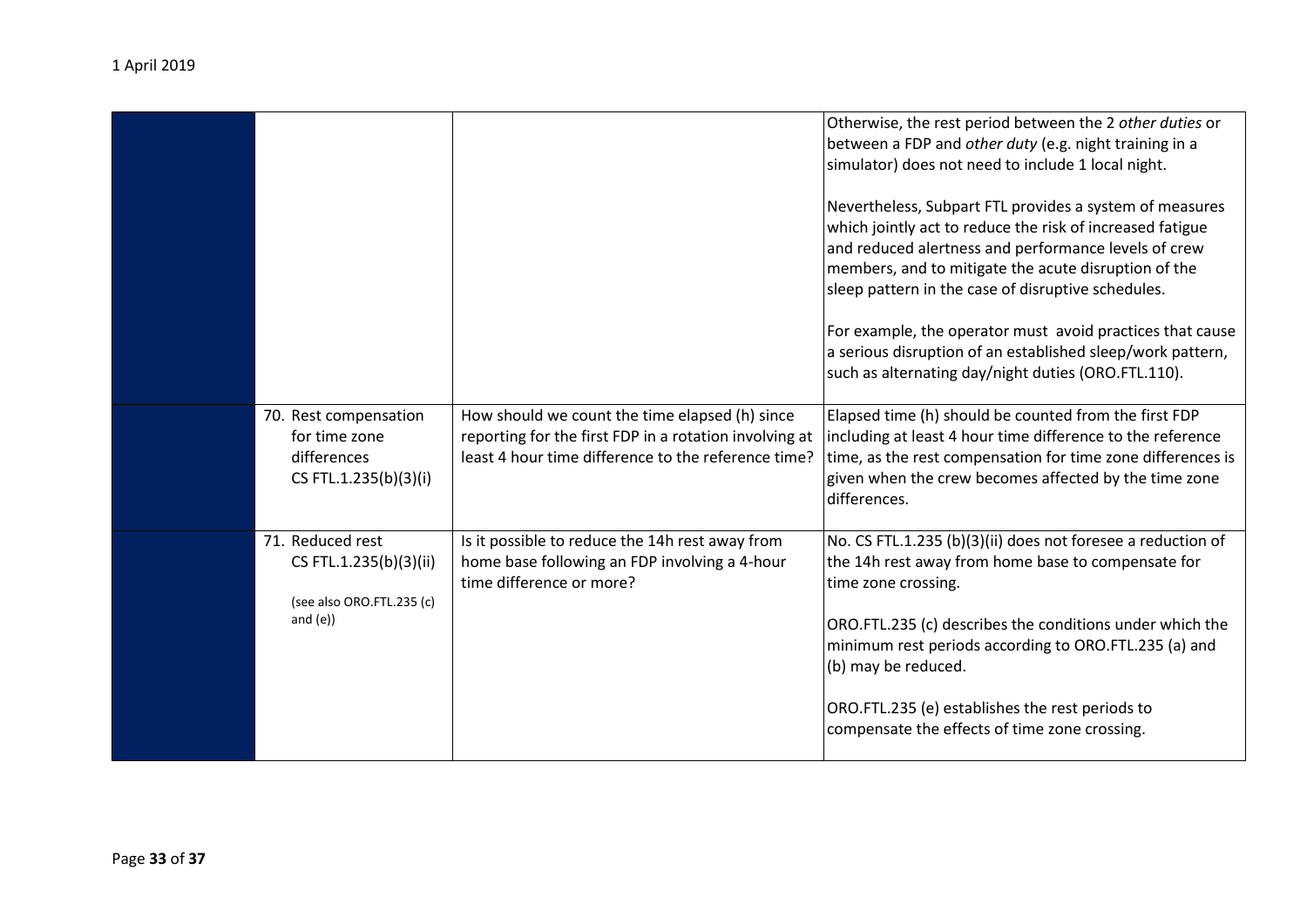|                                                                              |                                                                                                             | Additional rest periods to compensate the effects of time<br>zone crossing shall be specified in flight time specification<br>schemes.                                                                                                                                                                                                                                                                                                                                                                                                                                                                                                                                                                                                          |
|------------------------------------------------------------------------------|-------------------------------------------------------------------------------------------------------------|-------------------------------------------------------------------------------------------------------------------------------------------------------------------------------------------------------------------------------------------------------------------------------------------------------------------------------------------------------------------------------------------------------------------------------------------------------------------------------------------------------------------------------------------------------------------------------------------------------------------------------------------------------------------------------------------------------------------------------------------------|
| 72. Rest to compensate<br>for time zone<br>differences<br>CS FTL.1.235(b)(4) | What does Eastward-Westward or Westward-<br>Eastward transition mean?                                       | For the purpose of CS FTL.1.235 (b) (4), 'Eastward-<br>Westward and Westward-Eastward transition' means the<br>transition at home base between a rotation in one<br>direction and a rotation in the opposite direction, each<br>involving a 4-hour time difference or more.<br>At least 3 local nights of rest at home base are provided<br>between such alternating rotations.<br>However, irrespective of where the transition occurs - at<br>home base or away from home base, the operator, using<br>safety risk management processes, should monitor<br>rotations in opposite directions in terms of their impact on<br>crew members' circadian rhythm and fatigue, and provide<br>sufficient rest to crew members between such rotations. |
| 73. Monitoring Time<br>Zone Differences<br>CS FTL.1.235(b)(5)                | Does the requirement to monitor combinations of<br>rotations require FRM in accordance with<br>ORO.FTL.120? | No. FRM is not required. However, CS FTL.1.235 (b)(5)<br>requires that fatigue risks arising from combinations of<br>rotations be monitored under the operator's management<br>system.<br>The techniques described in the ICAO Fatigue<br>Management Guide for Airline Operators (associated to<br>ICAO Doc 9966) may be useful reference to assist<br>operators developing their approach.                                                                                                                                                                                                                                                                                                                                                     |
| 74. Reduced rest<br>CS FTL.1.235(c)(5)                                       | Is it possible to apply reduced rest to two<br>consecutive rest periods?                                    | Yes. Up to 2 reduced rest periods in any 168 hours are<br>allowed. They may be consecutive.                                                                                                                                                                                                                                                                                                                                                                                                                                                                                                                                                                                                                                                     |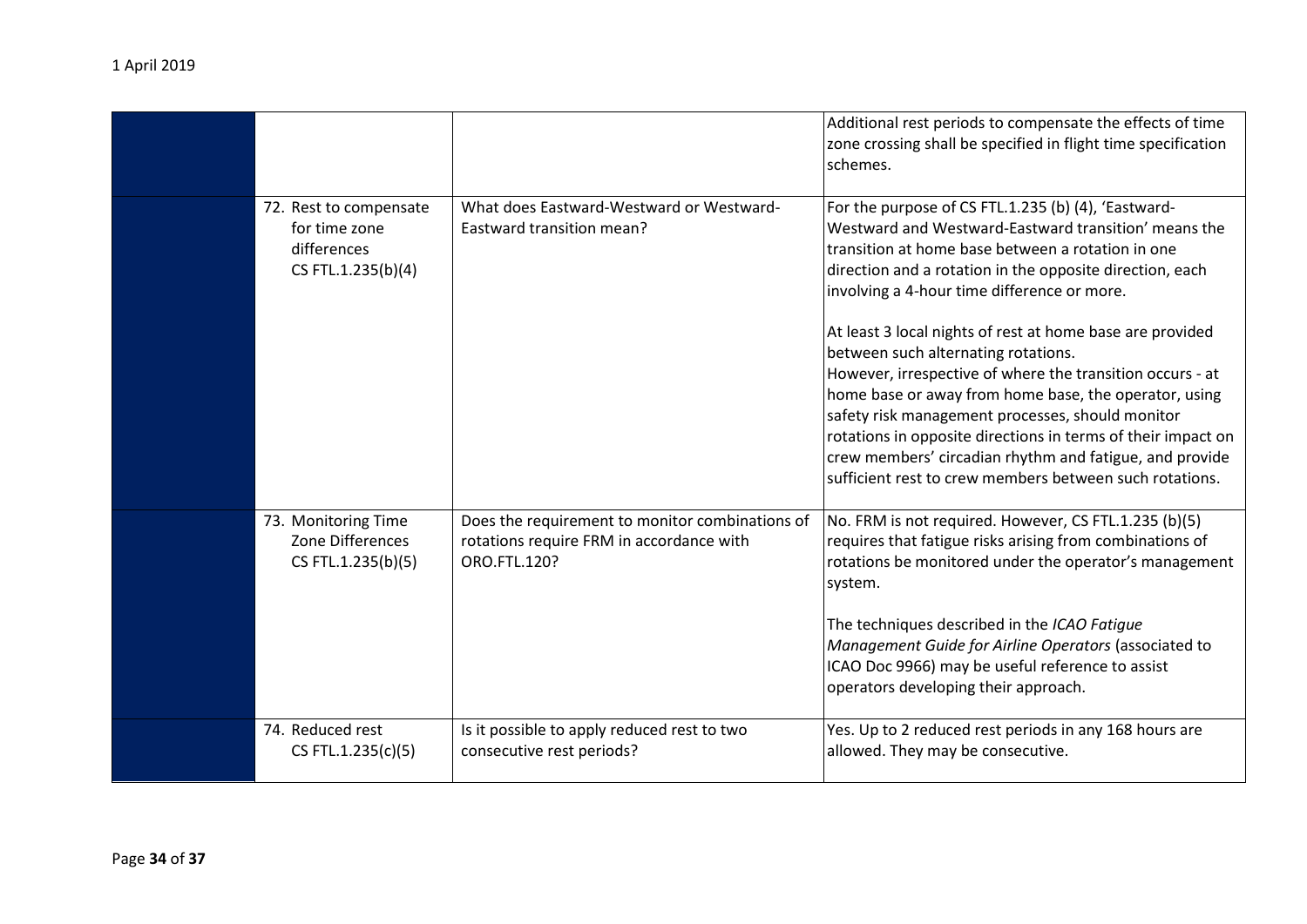|  | aduced rest is only possible under FRM, as part of an<br>-Re |
|--|--------------------------------------------------------------|
|  | .<br>lannroved<br>11 I SS                                    |

| 75. Nutrition<br>ORO.FTL.240                             | Are nutrition provisions subject to a specific NAA's<br>approval and can they be documented elsewhere<br>in the OM-A, not necessarily Chapter 7.  | Nutrition is part of the operator's individual flight time<br>specification scheme (IFTSS) which is subject to approval<br>by the competent authority under ARO.OPS.235 (a).<br>Chapter 7 of the OM-A is the place where the operator<br>describes its IFTSS. Nutrition opportunities during duty<br>periods are therefore to be included under that Chapter.<br>In cases where nutrition provisions are documented<br>elsewhere in the OM-A, the operator should provide<br>references in Chapter 7 to those nutrition provisions to<br>enable aircrew to easily trace and read about the<br>applicable nutrition arrangements. Irrespective of the<br>place where nutrition opportunities are described in<br>detail, they are part of the IFTSS and subject to NAA's<br>approval.<br>IFTSS is customised to the operator's specific operating<br>conditions e.g. routes and airports served, specific rest<br>requirements and duty length. The later in turn impacts<br>nutrition opportunities - timing, duration and other<br>arrangements.<br>The content of the OM need be presented in a form that<br>can be used without difficulty by crew members. The<br>same applies to the operator's IFTSS. |
|----------------------------------------------------------|---------------------------------------------------------------------------------------------------------------------------------------------------|-------------------------------------------------------------------------------------------------------------------------------------------------------------------------------------------------------------------------------------------------------------------------------------------------------------------------------------------------------------------------------------------------------------------------------------------------------------------------------------------------------------------------------------------------------------------------------------------------------------------------------------------------------------------------------------------------------------------------------------------------------------------------------------------------------------------------------------------------------------------------------------------------------------------------------------------------------------------------------------------------------------------------------------------------------------------------------------------------------------------------------------------------------------------------------------------------------------|
| 76. Fatigue management<br>training<br><b>ORO.FTL.250</b> | What should be the minimum requirements for a<br>fatigue management instructor? Is a CRMi course<br>enough? Is a safety manager ready and without | Although ORO.FTL does not contain prescriptive<br>requirements determining the qualification of fatigue<br>management instructors, those instructors are an                                                                                                                                                                                                                                                                                                                                                                                                                                                                                                                                                                                                                                                                                                                                                                                                                                                                                                                                                                                                                                                 |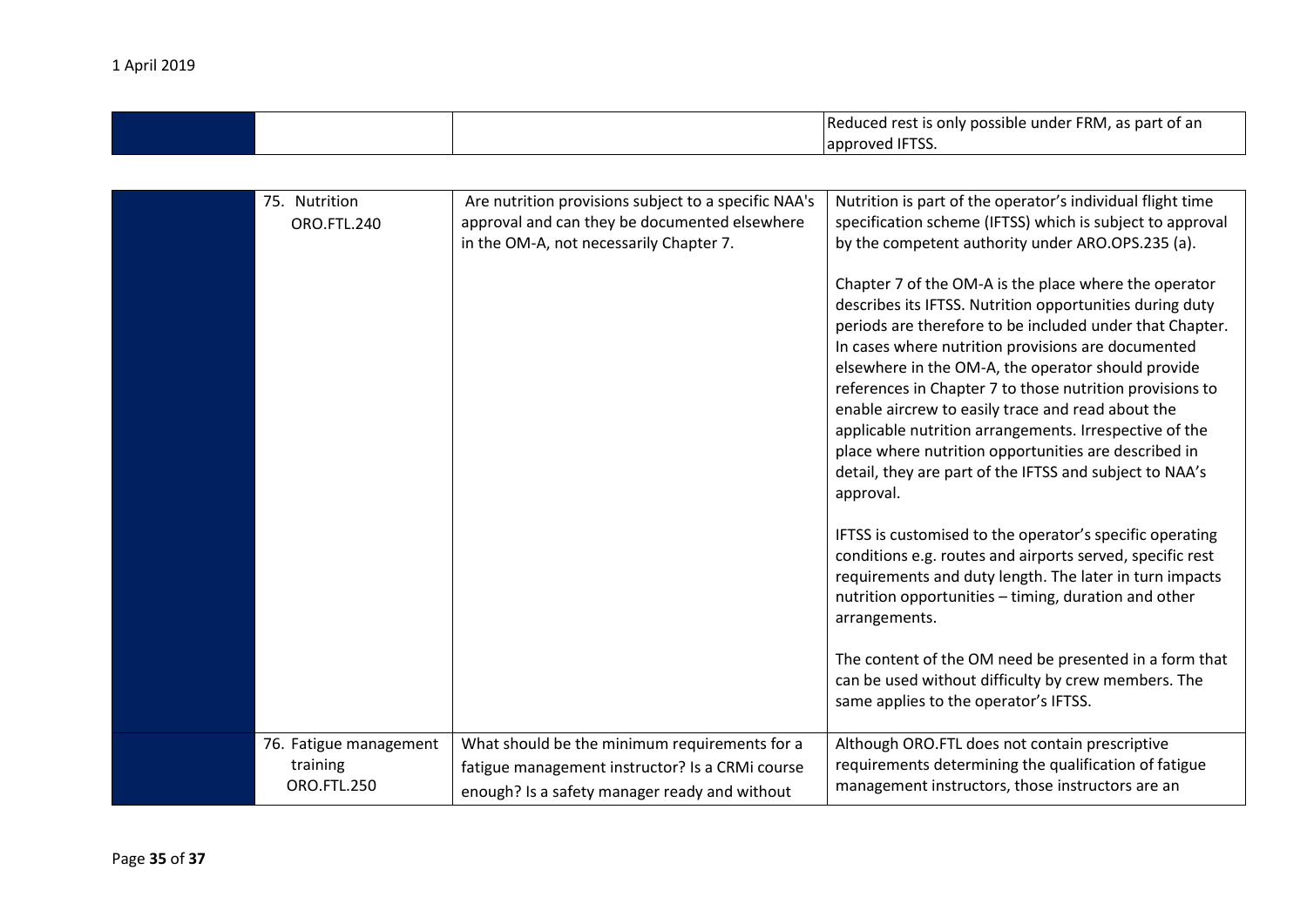| AMC1 ORO.FTL.250 | other training to deliver a course? Can someone       | operator's personnel and hence, need to acquire at least                                                                                                                                                                                                                                                                                                                                                      |
|------------------|-------------------------------------------------------|---------------------------------------------------------------------------------------------------------------------------------------------------------------------------------------------------------------------------------------------------------------------------------------------------------------------------------------------------------------------------------------------------------------|
|                  | that has received a few hours course in accordance    | the knowledge specified in AMC1 ORO.FTL.250.                                                                                                                                                                                                                                                                                                                                                                  |
|                  | with AMC1 ORO.FTL.250 repeat the course to<br>others? | Any operator needs to demonstrate to the competent<br>authority that their personnel has acquired at least the<br>knowledge as per the syllabus in AMC1 ORO.FTL.250.                                                                                                                                                                                                                                          |
|                  |                                                       | In essence, the fatigue management training is a<br>competency-based training. The operator should identify<br>what training and competences are needed for each<br>personnel group: aircrew, instructors, rostering and<br>management staff to perform their roles effectively, and<br>what means of measuring the level of competency<br>attained by each person who receives the training is<br>available. |
|                  |                                                       | For example, a fatigue management instructor must have<br>the training required by AMC1 ORO.FTL.250. The<br>operator may, in addition to that, require that the<br>instructor also complete training normally required for<br>FRM inspectors in accordance with AMC5 ARO.GEN<br>$200(a)$ (2).                                                                                                                 |
|                  |                                                       | Recommended fatigue management training topics for<br>specific groups of employees can be found in the ICAO<br>Doc 9966 Manual for the Oversight of Fatigue<br>Management Approaches/Second Edition 2016.                                                                                                                                                                                                     |
|                  |                                                       | Operators who aim to establish a system for fatigue risk<br>management (FRM), should consider including the<br>following additional subjects, for aircrew, FSAG members,<br>FRM instructors, FRM auditors, managers, according to<br>their functions:                                                                                                                                                         |